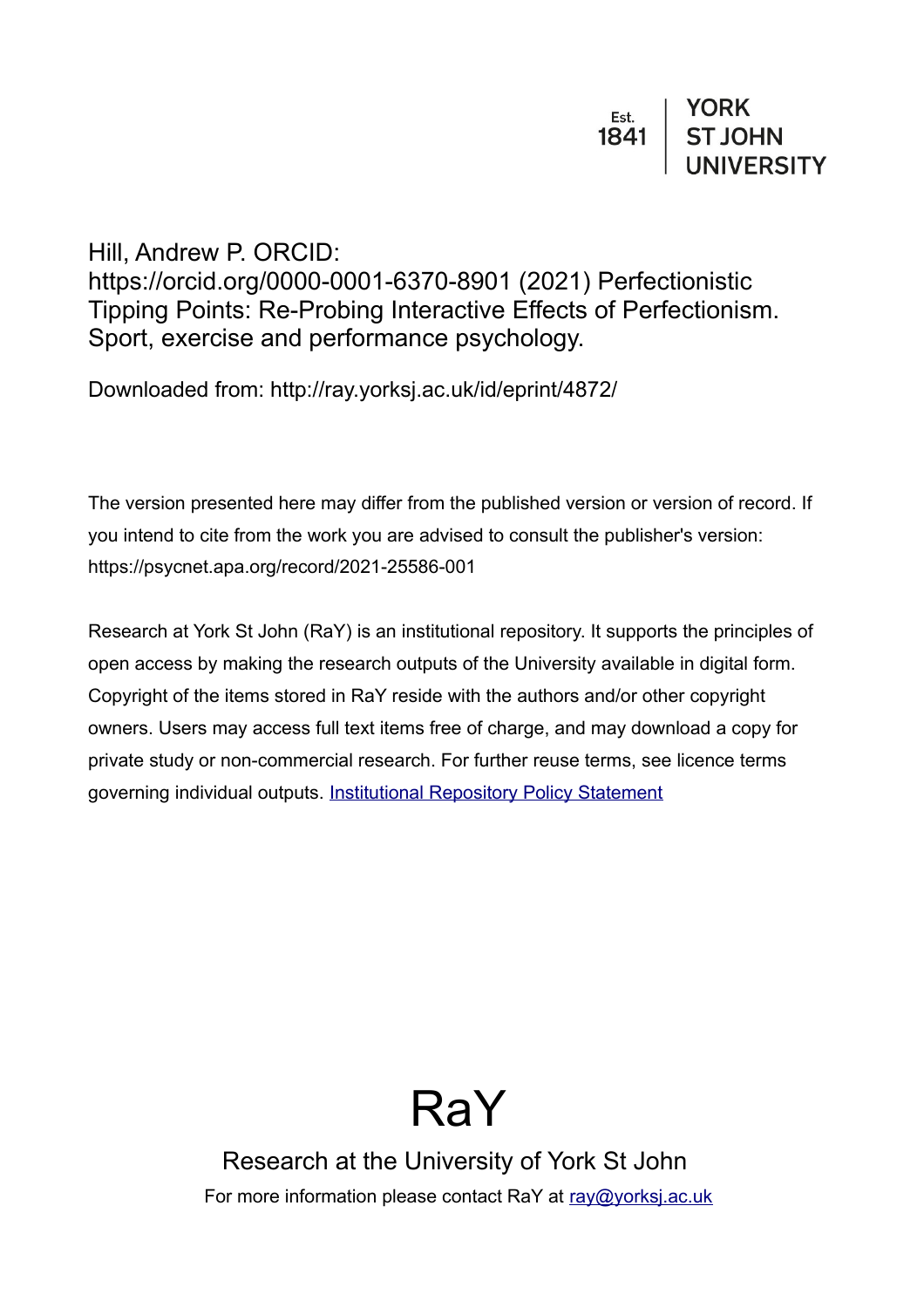| $\mathbf{1}$   | Hill, A. P. (in press). Perfectionistic Tipping Points: Re-Probing Interactive Effects of         |
|----------------|---------------------------------------------------------------------------------------------------|
| $\overline{2}$ | Perfectionism. Sport, Exercise, and Performance Psychology. Accepted: 07-12-2021.                 |
| 3              |                                                                                                   |
| 4              |                                                                                                   |
| 5              |                                                                                                   |
| 6              | Perfectionistic Tipping Points: Re-Probing Interactive Effects of Perfectionism                   |
| 7              |                                                                                                   |
| 8              | Andrew P. Hill                                                                                    |
| 9              | York St John University, UK                                                                       |
| 10             |                                                                                                   |
| 11             |                                                                                                   |
| 12             | Author note                                                                                       |
| 13             | Andrew P. Hill, School of Science, Technology, and Health, York St John University                |
| 14             |                                                                                                   |
| 15             | Correspondence concerning this article should be addressed to School of Science,                  |
| 16             | Technology, and Health, York St John University, Lord Mayor's Walk, York, YO31 7EX,               |
| 17             | UK.                                                                                               |
| 18             | E-mail: a.hill@yorksj.ac.uk                                                                       |
| 19             |                                                                                                   |
| 20             | © 2020, American Psychological Association. This paper is not the copy of record and may          |
| 21             | not exactly replicate the final, authoritative version of the article. Please do not copy or cite |
| 22             | without authors' permission. The final article will be available, upon publication, via its DOI:  |
| 23             | 10.1037/spy0000226                                                                                |
| 24             |                                                                                                   |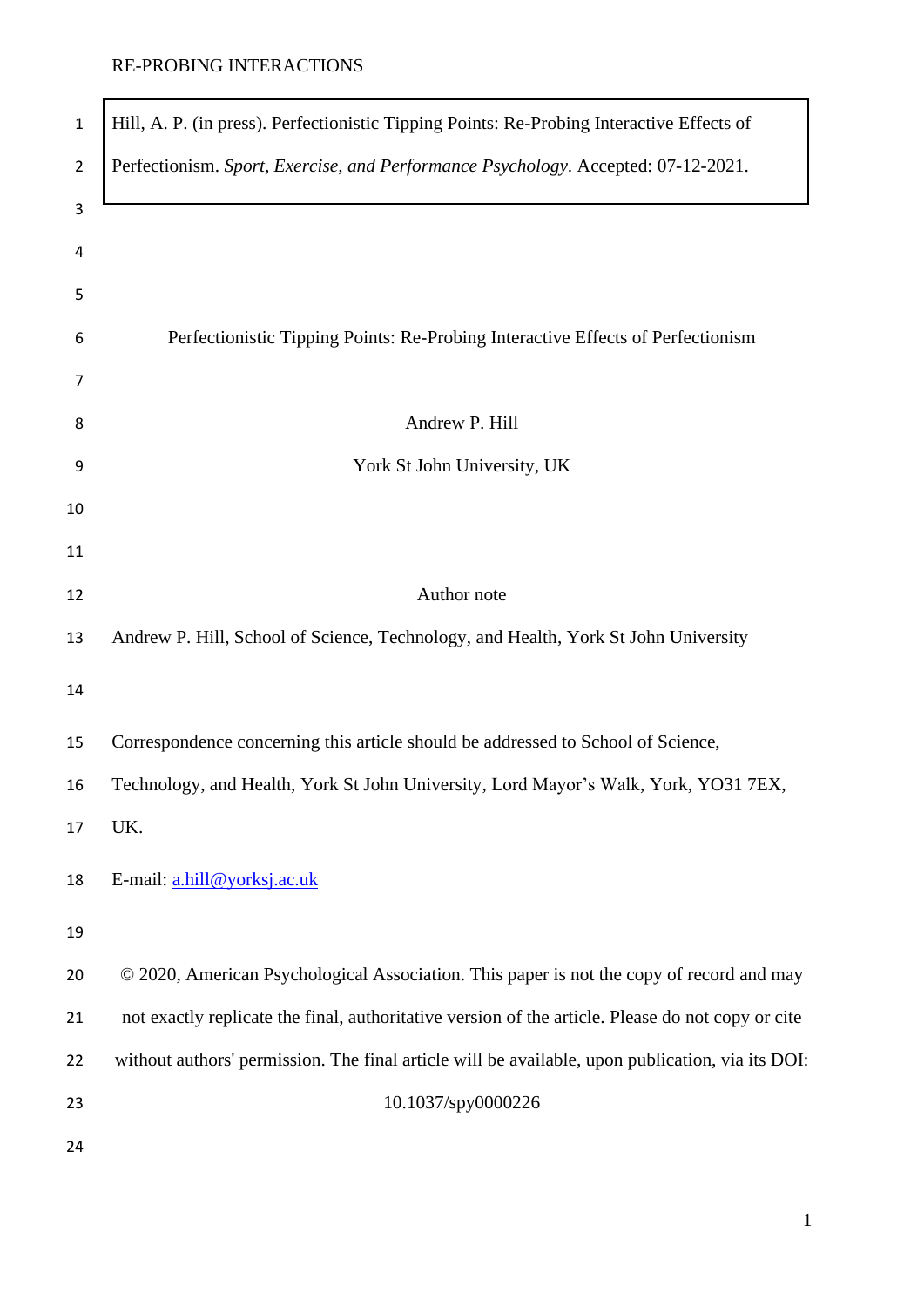#### **Abstract**

 Researchers have recently turned their attention to examining interactive effects of 3 dimensions of perfectionism in sport and exercise. This is typified by research testing the  $2 \times$  2 model of perfectionism (Gaudreau & Thompson, 2010) and the use of simple slopes analysis to probe statistically significant interactions. The aim of this study is to illustrate a different approach to probe statistically significant interactions, the Johnson-Neyman (J-N) technique, and how it can identify the specific level of evaluative concerns perfectionism at which the effect of personal standards perfectionism changes (termed the perfectionistic tipping point). To meet this aim, secondary analysis was undertaken of three samples that previously provided evidence of interactions between dimensions of perfectionism in predicting sport devaluation, dedication, enthusiasm, and expressive suppression. Using the J- N technique, perfectionistic tipping points were identified whereby the conditional effect of PSP became statistically significant for each outcome at low-to-moderate levels of ECP. In 14 each case, the level of ECP was outside of the levels tested in the  $2 \times 2$  model making it useful complementary information. Based on the findings, it is recommended that researchers 16 report perfectionistic tipping points when probing significant interactions in the  $2 \times 2$  model of perfectionism and when examining interactive effects of perfectionism, generally. 

*Keywords:* Perfectionism, Moderation, Interaction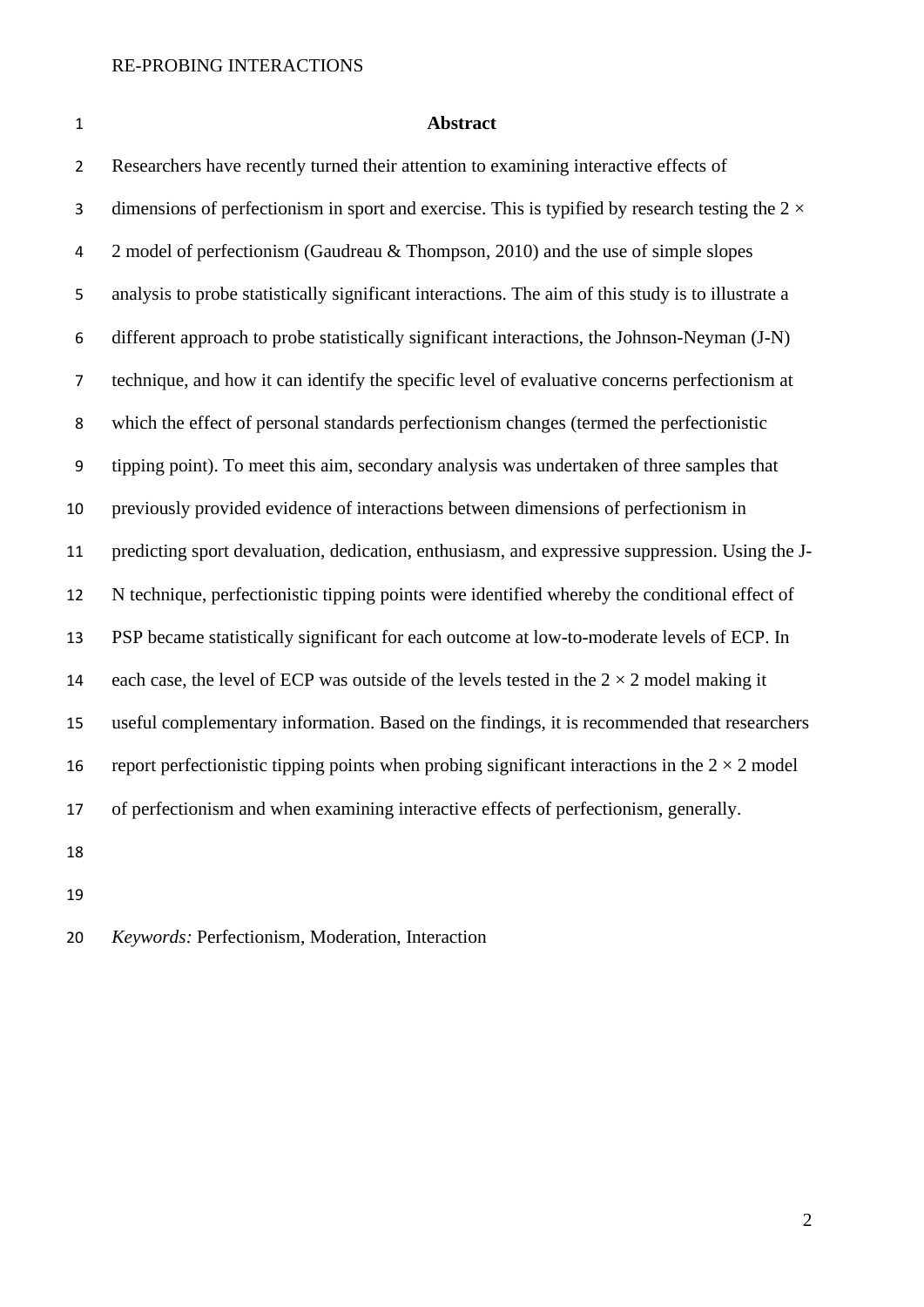#### **Introduction**

One of the recent changes in the study of perfectionism has been a shift from examining independent or main effects of dimensions of perfectionism to examining their interactive effects. This change has helped move researchers towards a more valid account of the likely effects of perfectionism. One approach that has become synonymous with testing interactive effects is the  $2 \times 2$  model of perfectionism (Gaudreau & Thompson, 2010). This model has been an important advancement in the way perfectionism is studied and has improved our understanding of perfectionism in sport and exercise. In the present study, an approach is illustrated that can help researchers interested in how dimensions of perfectionism interact garner additional information when probing significant interactions in this model and generally. Here, this approach is represented conceptually and statistically through the identification of a "perfectionistic tipping point". That is, the level of evaluative concerns perfectionism at which the effects of personal standards perfectionism change for a given outcome.

#### **Overview of the 2 × 2 Model of Perfectionism**

As described by Gaudreau and colleagues (Gaudreau & Thompson, 2010; Gaudreau, 2012, 2013), the  $2 \times 2$  model of perfectionism focuses on the examination of different combinations of dimensions of perfectionism. This can either be broad dimensions of perfectionism, referred to as evaluative concerns perfectionism (ECP) and personal standards perfectionism (PSP), as well as sub-dimensions of perfectionism from other models (see Stoeber & Madigan, 2016). In the  $2 \times 2$  model, dimensions are combined in a manner that captures four within-person combinations or subtypes of perfectionism; non-perfectionism (low PSP/low PSP), pure PSP (high PSP/low ECP), pure ECP (low PSP/high ECP) and mixed perfectionism (high PSP/high ECP). With non-perfectionism serving as a comparative subtype, the other subtypes are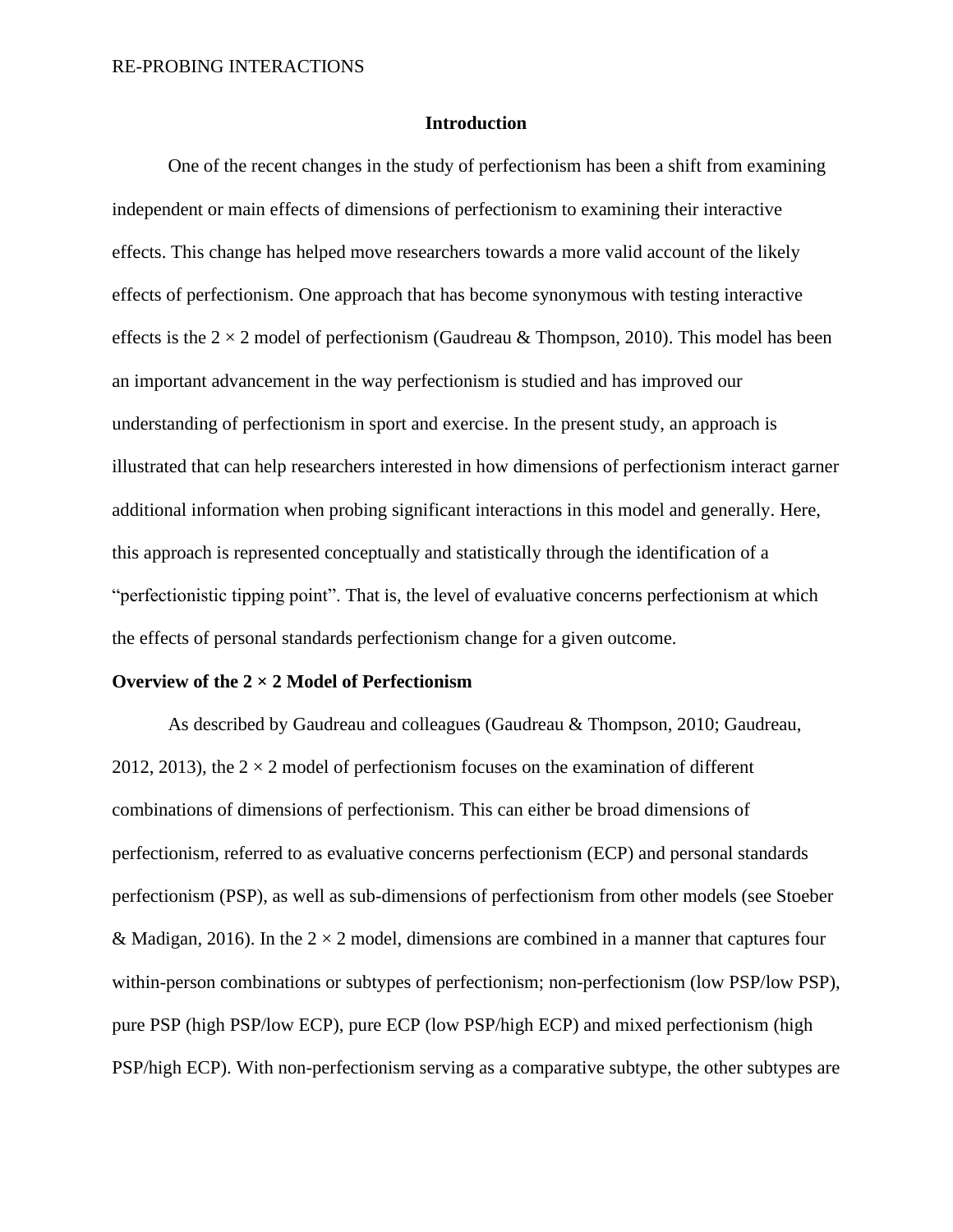on a continuum of internalization reflecting the degree to which the perfectionistic standards are derived from the self and are likely less problematic (pure PSP) to being derived externally and likely more problematic (pure ECP).

The  $2 \times 2$  model is formally tested via a set of four hypotheses that pertain to expected differences between the four subtypes of perfectionism. These hypotheses are based on the theoretical differences between PSP and ECP, and their configuration within each subtype. Hypothesis 1 is multipronged and allows for the possibility that pure PSP is better (1a), worse (1b), or comparable (1c) to non-perfectionism. Gaudreau and Thompson (2010; Gaudreau, 2012) argue that the three versions of Hypothesis 1 are desirable so to provide a comprehensive account of the possible effects of pure PSP. Note, however, that even support for hypothesis 1a should not be used as evidence that perfectionism is desirable (see Gaudreau,  $2018$ ).<sup>1</sup> Hypothesis 2 states that pure ECP is associated with the worst outcomes (ascertained via comparison to nonperfectionism). Hypothesis 3 states that mixed perfectionism is associated with better outcomes than pure ECP. Finally, hypothesis 4 states that mixed perfectionism is associated with poorer outcomes than Pure PSP.

The development of the  $2 \times 2$  model has been a clear advancement to the study of perfectionism for several reasons. As described by others (e.g., Gaudreau & Thompson, 2010;

 $1$  Gaudreau (2018) has recently introduced the concept of excellencism and how this might be used to better understand the effects of PSP with the idea that such a comparison would reveal that PSP is associated with increasing returns (i.e., PSP > excellencism), diminishing returns (i.e., PSP = excellencism), or decreasing returns (i.e., PSP < excellencism). Readers are directed to Gaudreau (2018) for more information on this work.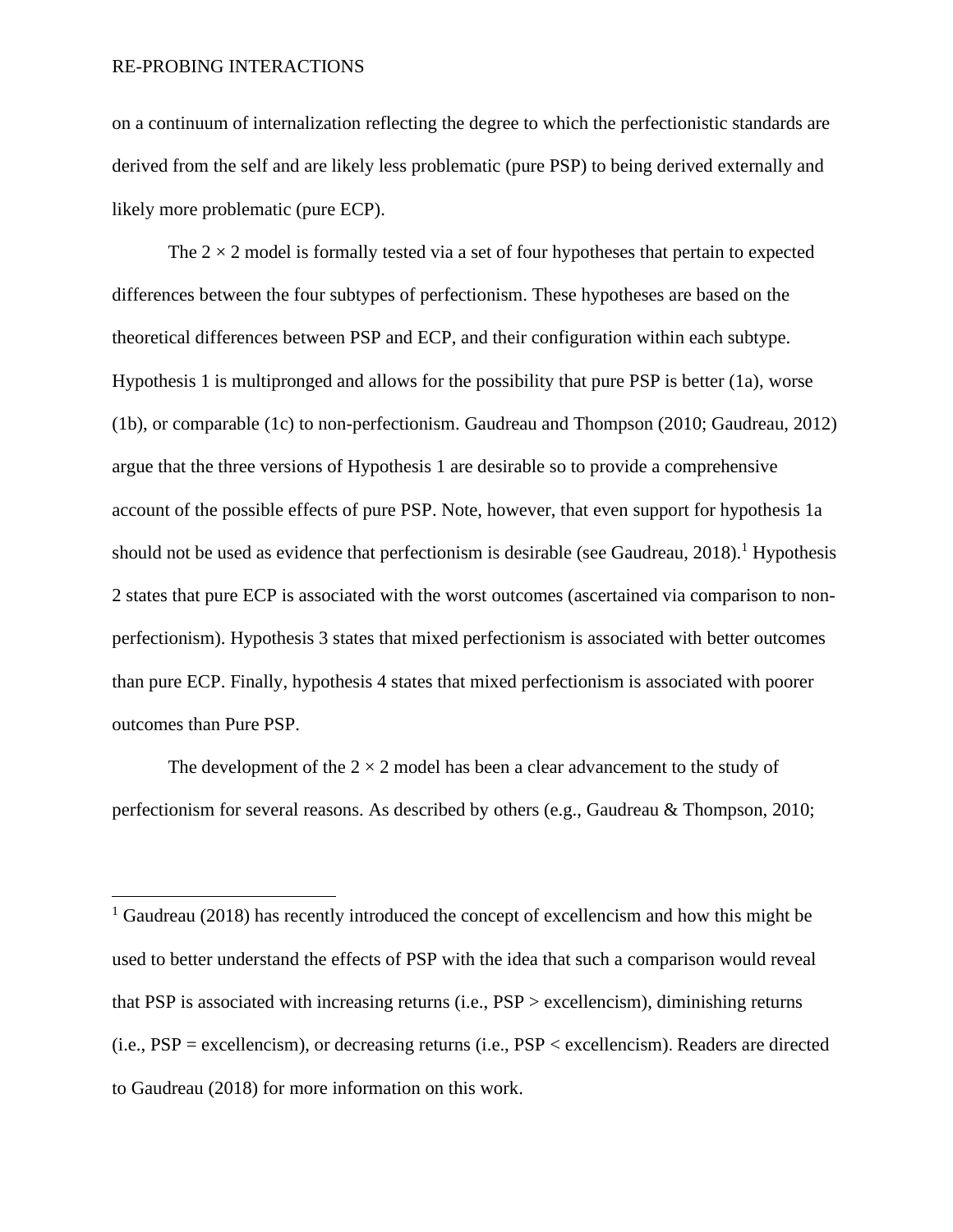Gaudreau, 2013; Hill & Madigan, 2017), it promotes the examination of combined, interactive, and suppressive effects of dimensions of perfectionism, accommodates different models of perfectionism, and includes a priori hypotheses. In comparison to other approaches that emphasize combinations of perfectionism (viz. tripartite model, see Gotwals, 2016), it also does not have the same questionable assumptions regarding the underlying taxometric structure of perfectionism and has demonstrably more empirical support (Hill & Madigan, 2017). Finally, although the model was developed with possible interactions in mind, its hypotheses can be tested in the presence or absence of a statistically significant interaction effect (Gaudreau, 2012). As such, it is a flexible model that manages parsimony and provides consistency in how subtypes are compared across studies.

The current study focuses on instances in which a statistically significant interaction has been found and researchers are seeking to understand the nature of the interaction. This applies to the  $2 \times 2$  model of perfectionism but also to probing significant interactions between PSP and ECP generally. The  $2 \times 2$  model of perfectionism has been selected as the context in which to illustrate what additional information can be learned when probing interactions as it is a touchstone for researchers in this area. It is also the model that has uncovered a number of significant interactions in perfectionism research in sport and exercise. The approach illustrated is the Johnson-Neyman (J-N) technique (Johnson & Neyman, 1936). It is not new to sport and exercise psychology but it remains underutilized. In addition, the J-N technique can be used to further our conceptual and practical understanding of perfectionism by providing additional information about how dimensions of perfectionism interact in producing positive, negative and neutral outcomes in sport and exercise.

#### **Probing Statistically Significant Interactions**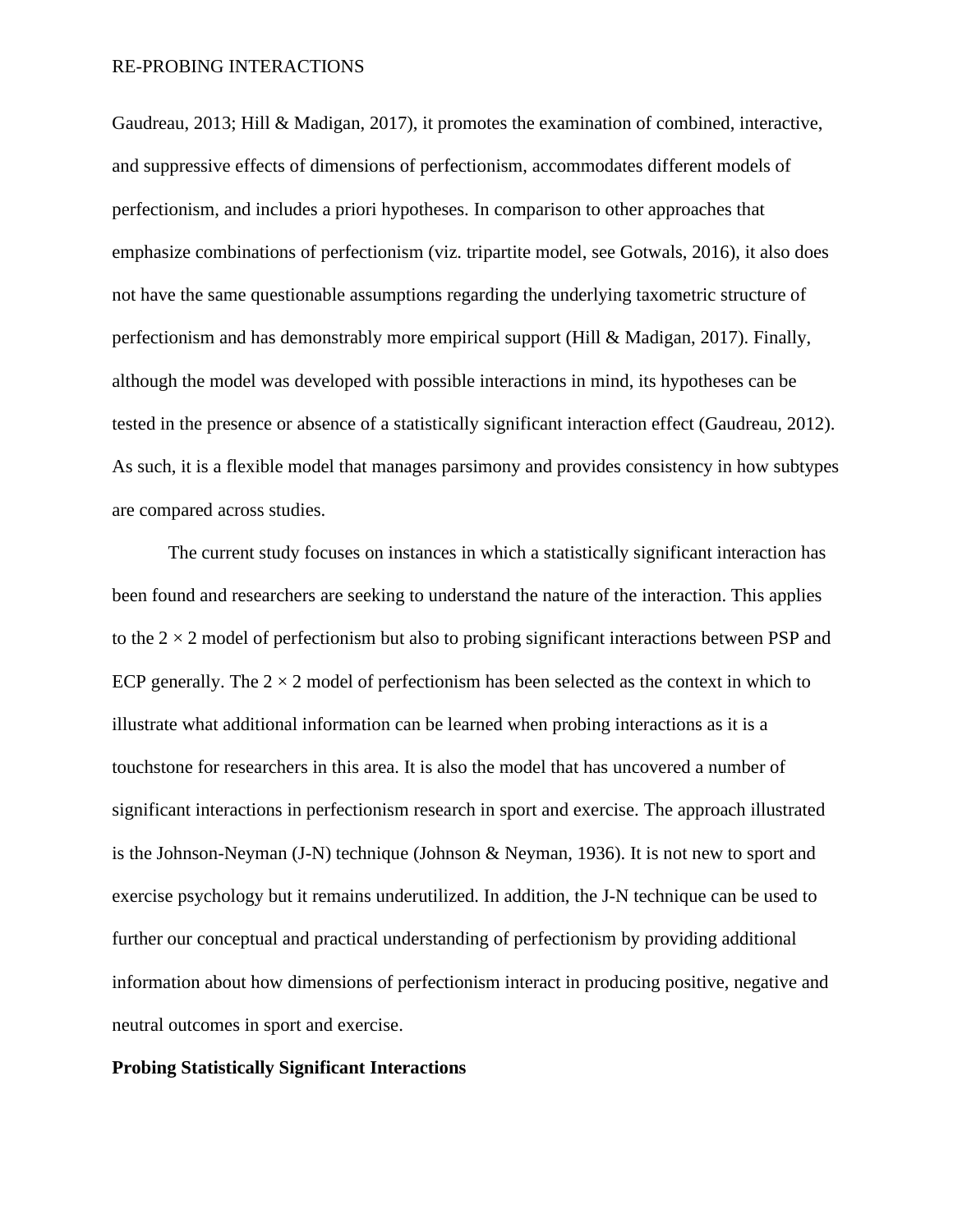When testing the hypotheses of the  $2 \times 2$  model of perfectionism, moderated regression is first used to ascertain if there is a statistically significant interaction between ECP and PSP. If the interaction effect is not statistically significant, the hypotheses of the model are tested by examining the main effects (Gaudreau, 2013). If the interaction effect is statistically significant, the hypotheses are tested using simple slopes analysis (Cohen et al., 2003). In simple slopes analysis whether the relationship between the predictor variable and the outcome variable (referred to as the conditional effect) is statistically significant at different levels of the moderator is tested (Curran & Baur, 2005). The levels of the moderator are specified by the researcher and typically follow common recommendations to examine high (plus one standard deviation) and low levels (minus one standard deviation) of the mean of the moderator (e.g., Aiken & West, 1991).

As a technique for probing significant interactions, generally, simple slopes analysis is considered to have several weaknesses (see Curran & Baur, 2005; Rogosa, 1981). Notably, in selecting only a small number of values of the moderating variable at which to examine the conditional effect, the approach excludes all other possible values of the moderating variable. This is important because it means that statistically significant conditional effects can be missed using simple slopes analysis if the conditional effect is statistically significant at levels outside of those tested. In addition, the values selected at which to test conditional effects can be considered arbitrary. That is, while they convey "high" or "low" scores within the distribution of scores, they do not typically correspond with any externally meaningful points of reference (e.g., normative scores, cut-off values or thresholds). The arbitrary values also vary in absolute terms from sample to sample depending on the level of variability that is evident and so makes comparison across studies difficult.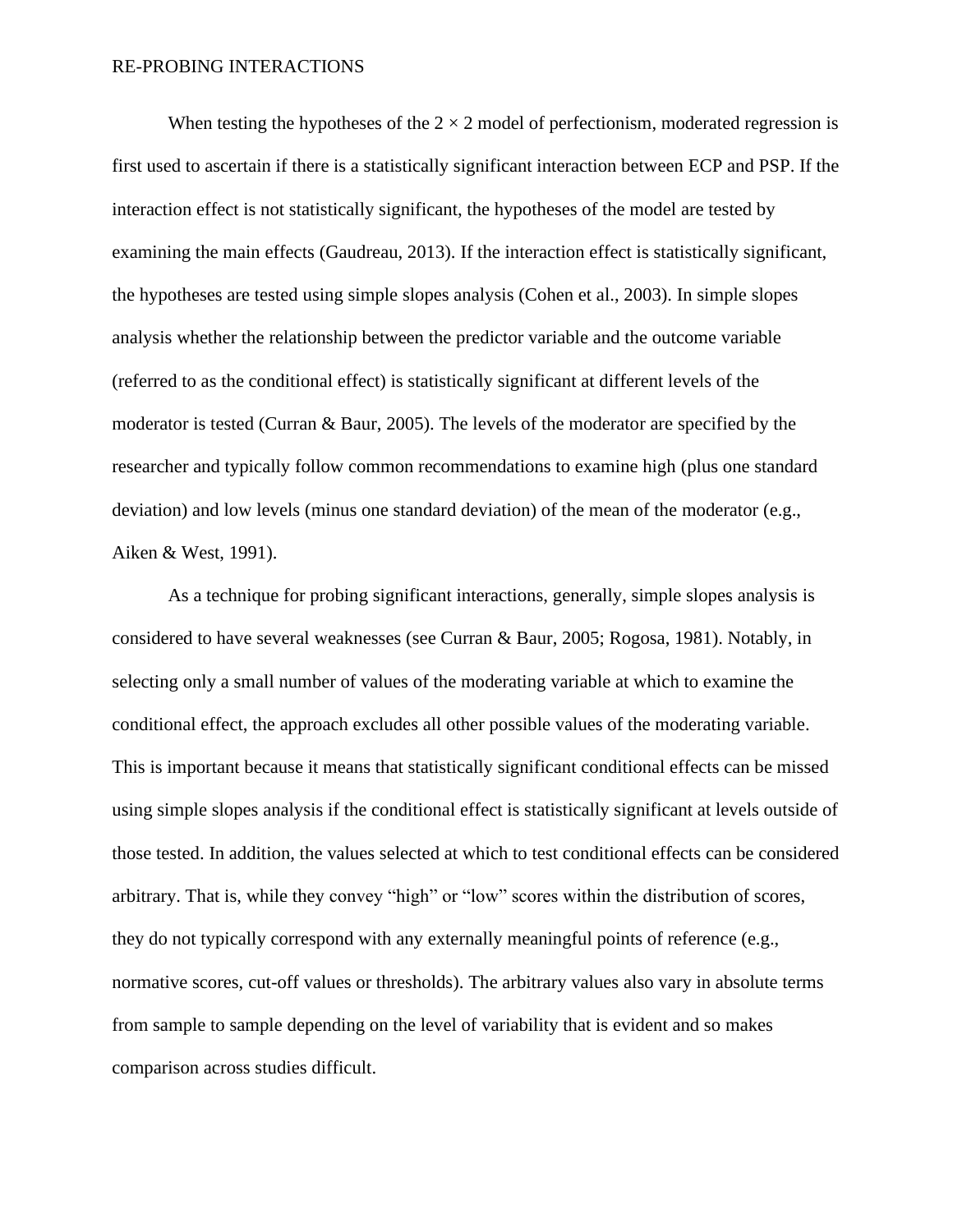Simple slopes analysis provides a sufficient to test the hypotheses of the  $2 \times 2$  model. However, thereafter, the analysis does not provide any further information regarding the interaction effect. One complimentary approach to simple slopes analysis that provides additional information is the J-N technique (Johnson & Neyman, [1936\)](https://www.ncbi.nlm.nih.gov/pmc/articles/PMC5532434/#B9). Originally developed for examining interactions between continuous and dichotomous variables in ANCOVA, Bauer and Curran (2005) extended the technique to standard (fixed-effects) regression and multilevel (random-effects) regression. As Bauer and Curran describe, the J-N technique has two important advantages in comparison to simple slopes analysis. First, when the J-N technique is used the conditional effect is assessed across all values of the moderator. Second, accompanying confidence bands for the conditional effect can be used to provide values for the conditional effect over the range of the moderator to indicate the precision of the conditional effect. In these regards, the J-N technique has been aptly labelled a "floodlight" test whereas simple slopes analysis has been labelled a "spotlight" test (Spiller et al., 2013).

As described by Hayes (2013), there are three outcomes of the J-N technique. The first outcome is a region of significance defined by a single value of the moderator (M). This value signals either that the effect of the predictor  $(X)$  on the outcome  $(Y)$  is statistically significant when the moderator (M) is *equal to or more* than a certain value ( $M \ge J-N_{M1}$ ) or is statistically significant when M is *equal to or less* than a certain value ( $M \le J-N_{M1}$ ). The second outcome is a region of significance defined by two values of M. The region of significance signals either that the effect of X on Y is statistically significant when M is *within the range* of the two values (M  $\ge$ J-N<sub>M1</sub> and  $M \leq J-N_{M2}$ ) or statistically significant when M is *outside the range* of these two values  $(M \leq J-N_{M1}$  and  $M \geq J-N_{M2}$ ). The third, and final, outcome is that there are no values of M that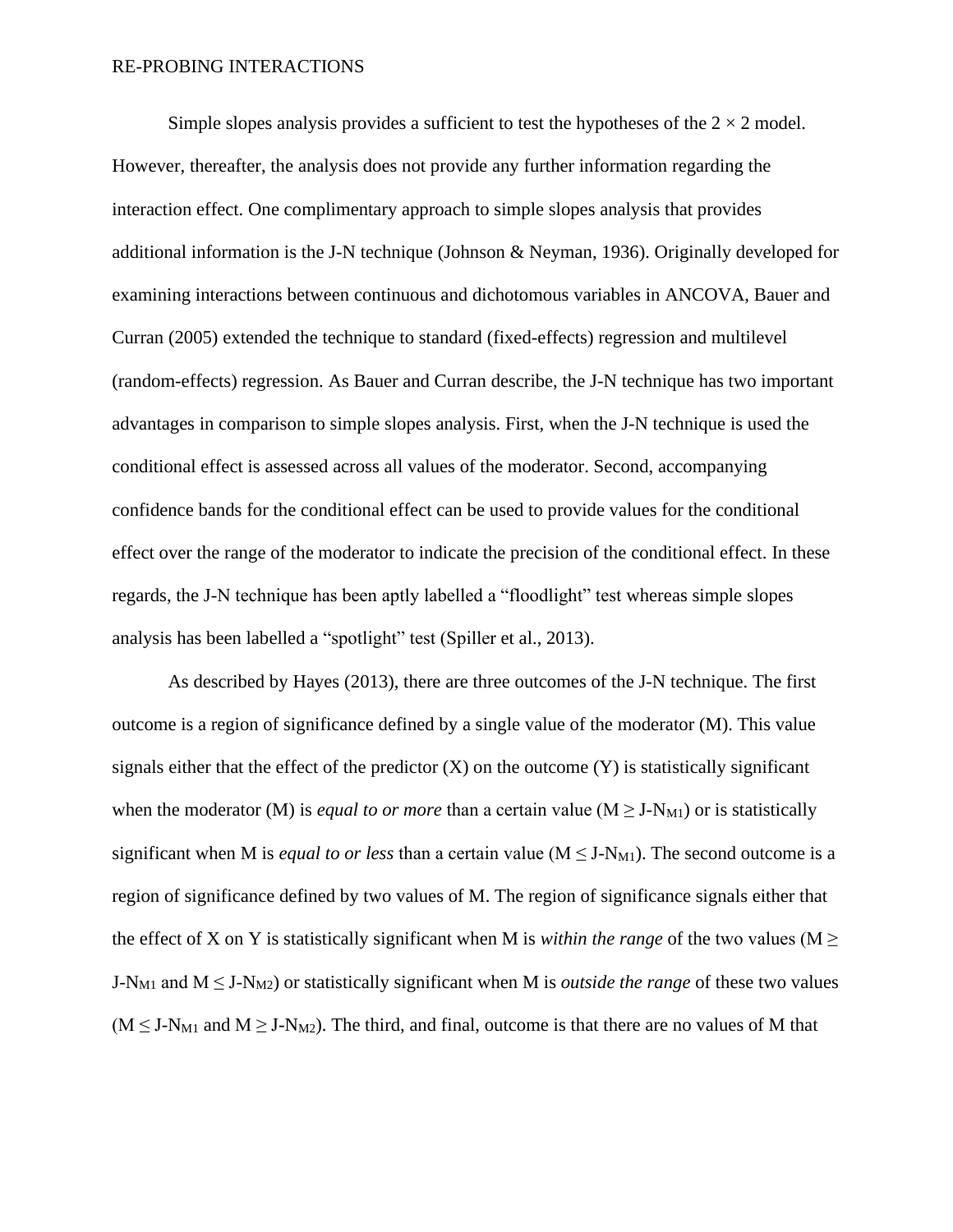change the statistical significance of the relationship between X and Y. This means that the effect of X on Y is either statistically significant across the entire range of M or none of it.

Some examples of the use of the J-N technique help demonstrate the additional insight it offers and the three outcomes Hayes (2013) describes. In regards to the first outcome, when examining the effects of different types of motivational climate on athletes, Appleton and Duda (2016) found that only at the point at which athletes reported perceptions of an empowering coach climate was less than 3.14 (on a scale of 1 to 5) was a disempowering coach climate significantly related to lower enjoyment. Similarly, Reynolds and McDonough (2015) found that only at the point at individuals reported coach involvement was more than 2.19 (on a scale of 1 to 4) was coach autonomy support significantly related to higher athlete intrinsic motivation. The second outcome Hayes describes, of a region of significance defined by two values, is illustrated by Curran et al. (2013), who found that only at the point at individuals reported coach autonomy support was less than 2.43 and more that 4.50 (on a scale of 1 to 7) was the indirect effect of coach structure on athlete engagement statistically significant (with the relationship being negative at lower levels and positive at higher levels). Finally, the last outcome Hayes describes, of a region of statistical significance that spans an entire range of scores, is illustrated by Gjesdal et al. (2017) who found that athlete task orientation was significantly related to higher competence need satisfaction for all scores of athlete intrinsic motivation.

#### **Perfectionistic Tipping Points**

The current study applies the J-N technique to studying perfectionism with the aim of identifying perfectionistic tipping points. Perfectionistic tipping points are defined as the level of ECP at which the effects of PSP change for a given outcome. Two perfectionistic tipping points of especial interest are when PSP becomes ambivalent (after having been related to a positive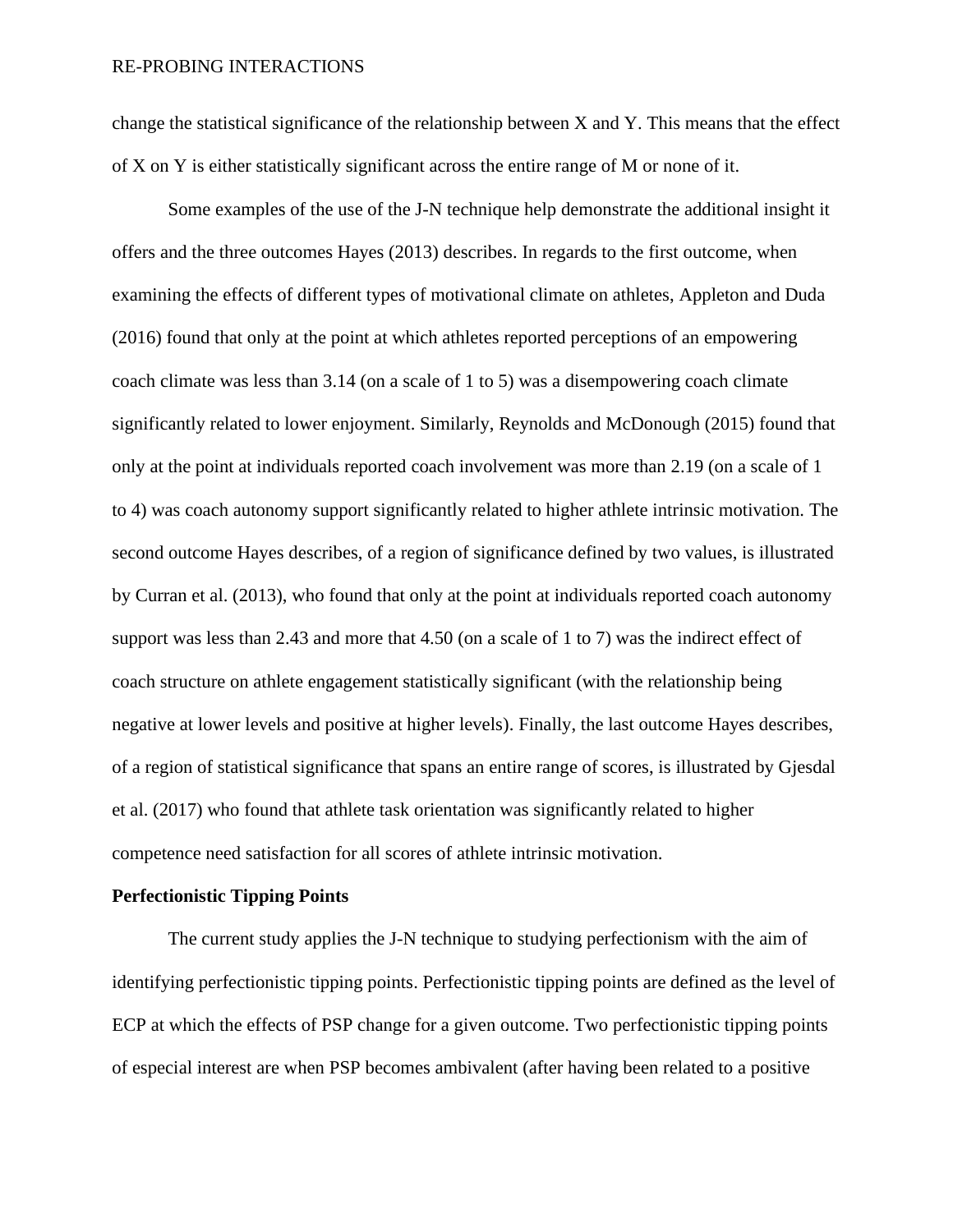outcome) or problematic (after having been ambivalent or related to a positive outcome). These are examples that mark important conceptual and statistical moments when any neutral or seemingly positive qualities or benefits of PSP give way, or are subverted, by the presence of the negative qualities or drawbacks of ECP. Identification of these perfectionistic tipping points provides important additional insight regarding for whom perfectionism it is likely to be beneficial, problematic, or neither.

One recent study helps illustrate the existence and importance of perfectionistic tipping points. Lizmore et al. (2019) examined the interactive effects of PSP and ECP on athletic performance (golf putting) following competitive failure. They found that at lower levels of ECP  $(\leq 2.80$  on a scale of 1 to 5), PSP had a statistically significant positive relationship with athletic performance. However, as ECP increased, the relationship became non-significant and was eventually reversed with PSP having a statistically significant negative relationship with athletic performance ( $\geq 4.53$  on a scale of 1 to 5). These findings show that the relationship between perfectionism and performance are complex and it would be incorrect to conclude that athletes benefit from PSP. A more accurate conclusion given these findings would be that PSP is only likely to be beneficial for athletes in regards to performance after competitive failure if they have lower ECP and could be problematic if they have higher ECP.

It is possible that other perfectionistic tipping points exist in different contexts and for different dependent variables. With this in mind, examination of existing research highlights at least three areas where perfectionistic tipping points may be evident - athlete burnout, athlete engagement, and coach emotion regulation (Blinded for Peer Review). For athlete burnout, an interactive effect was found in a sample of junior soccer players for sport devaluation (a reduced sense of value or attachment to sport). For athlete engagement, interactive effects were found in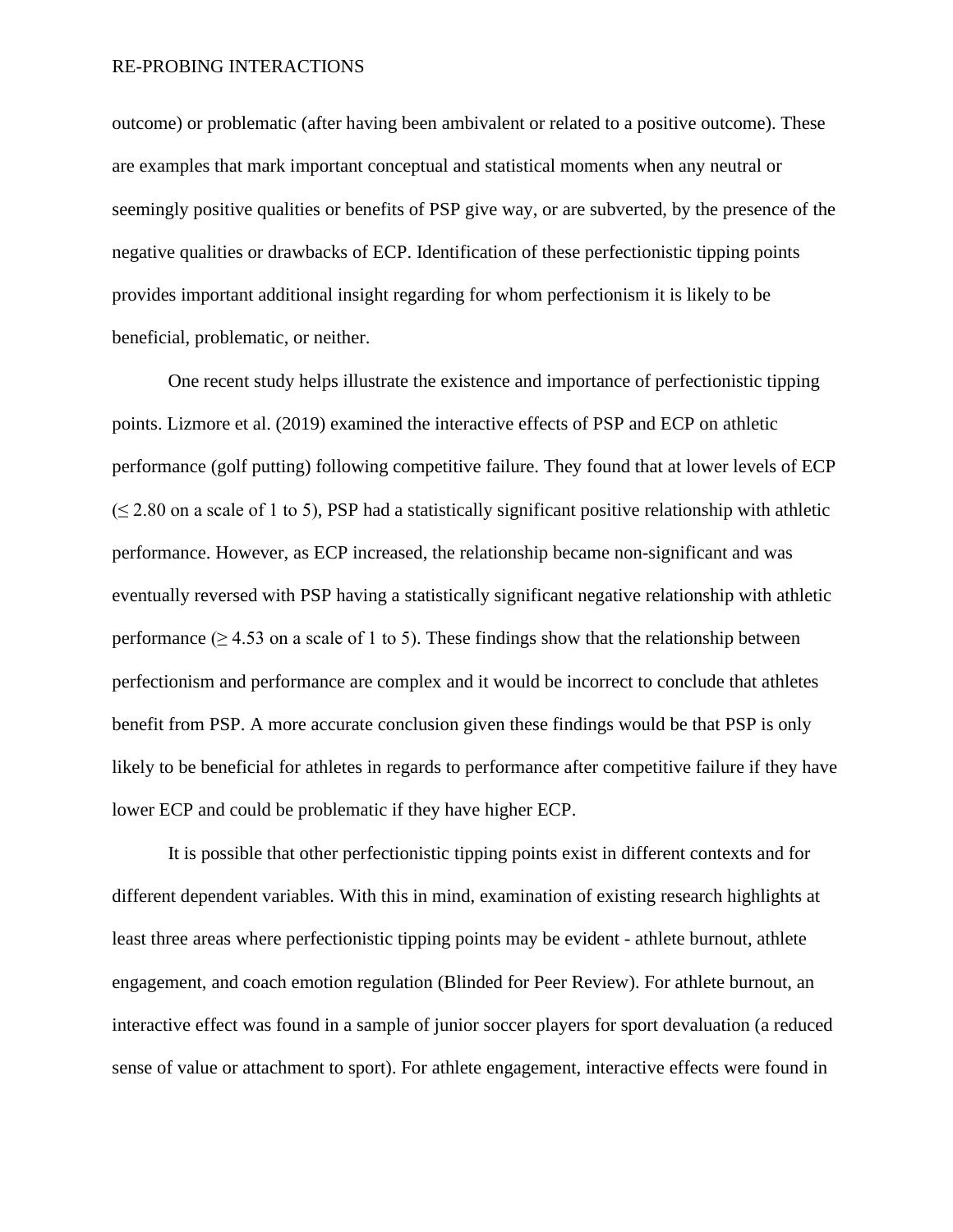a sample of junior athletes for dedication (a desire to invest effort and time towards achieving personally important goals) and enthusiasm (feelings of high levels of excitement and enjoyment). And, finally, for coach emotion regulation, an interactive effect was found for expressive suppression (effort to inhibit ongoing emotion-expressive behavior). Revisiting these four interactive effects using the J-N technique will offer both additional insight into these particular relationships and provide a useful illustration of the J-N technique and perfectionistic tipping points.

#### **Current Study**

The aim of the current study is to illustrate the use of the J-N technique in probing significant interactions between dimensions of perfectionism and identifying perfectionistic tipping points. To do so, three data sets are reanalyzed from previously published research examining four outcomes (sports devaluation, dedication, enthusiasm and expressive suppression). The results of the simple slopes analysis are also reported to allow comparison of the two techniques and the complementary information they provide.

#### **Method**

#### **Participants**

Sample one were 171 junior male soccer players from soccer academies of professional football clubs (*M* age  $= 16.17$ , *SD*  $= 1.57$ ). They reported that they had typically been at their club for 4.35 years (*s* = 3.06) and trained and competed for an average of 12.27 hrs per week (*SD*   $= 6.49$ ).

Sample two were 222 junior athletes (*M* age = 16.01,  $SD = 2.68$ , 98 males and 124 females) recruited from various sports individual and team sports (e.g., football, rugby, cricket,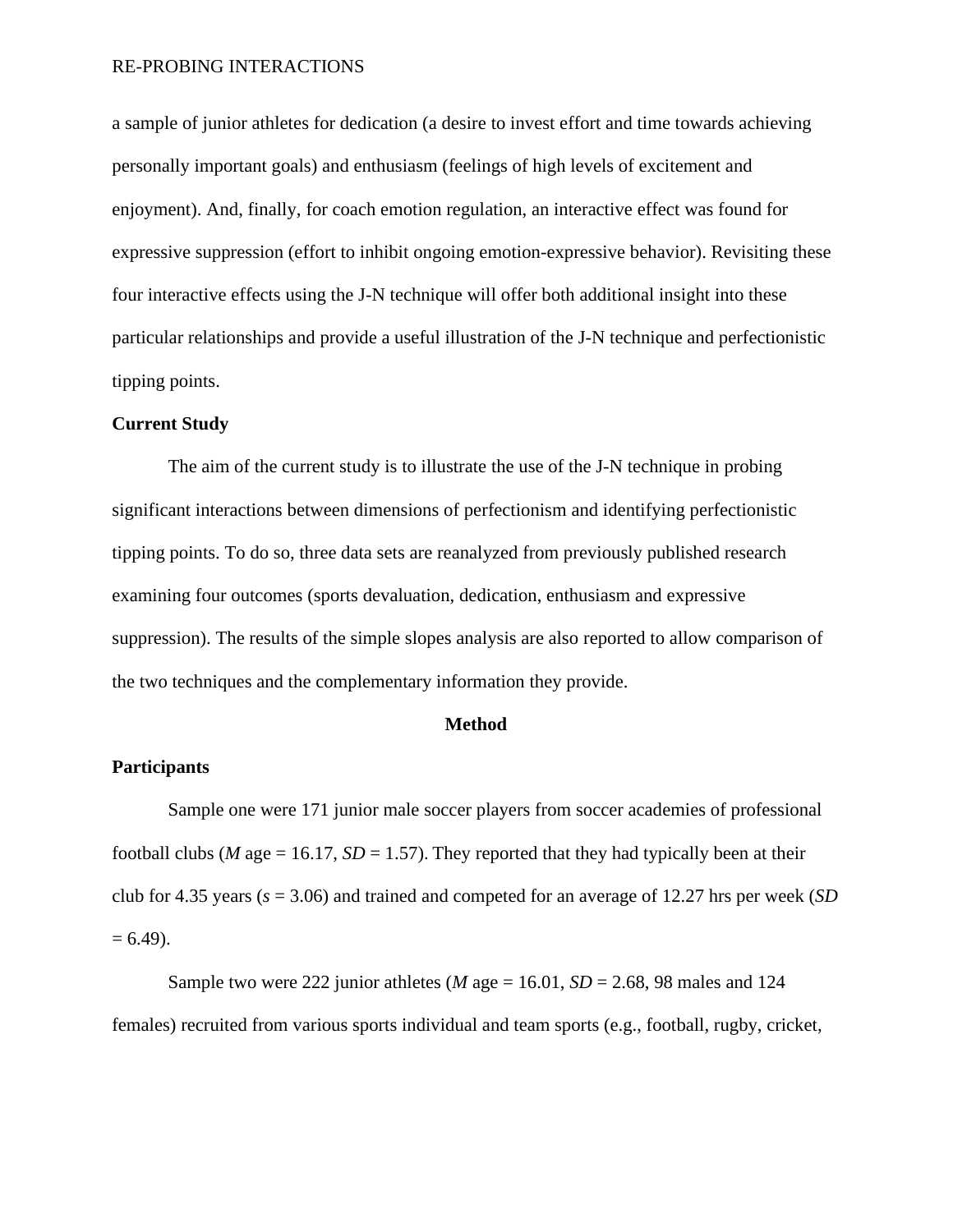and swimming). Participants reported that they had been competing for 7.21 years  $(SD = 3.53)$ and trained and competed on average for 9.51 hrs per week  $(SD = 4.54)$ .

Sample three were 238 sport coaches (*M* age = 23.92, *SD* = 10.32, 177 males and 61 females) recruited from sport organizations and universities. Coaches came from a range of individual and team sports (e.g., football, rugby, athletics, and swimming). On average, they had coached for 4.31 years  $(SD = 5.45)$  and were currently coaching 4.44 hrs per week  $(SD = 4.43)$ .

All three samples have been used previously in published pieces of research (Blinded for Peer Review). No a priori power analysis was provided in the three original papers. Therefore, as a reference point, power analyses indicates that sample sizes between 152 to 252 would be required in order to detect  $\Delta R^2$  between .03 to .05 in hierarchical regression analyses ( $\alpha = .05$ , power = .80, tested predictors =1, total predictors = 3; Erdfelder et al., 1996). Research examining the 2  $\times$  2 model of perfectionism in sport has reported a range of  $\Delta R^2$  for an interaction effect from <.010 to .046 (e.g., Crocker et al., 2014; Gaudreau & Verner-Filion, 2011; Madigan et al., 2016).

#### **Instruments**

**Multidimensional perfectionism.** In samples one and two, the shortened version of Hewitt and Flett's (1991) Multidimensional Perfectionism Scale (H-MPS-short; Cox et al., 2002) and Gotwals et al.'s (2010) Sport-Multidimensional Perfectionism Scale-2 (S-MPS-2) were used. From the H-MPS-short, the self-oriented perfectionism (SOP; e.g., "I set very high standards for myself") and socially prescribed perfectionism (SPP; e.g., "My family expects me to be perfect") subscales were used. These two subscales include 5 items that are scored on a 7-point Likert scale (1 = *strongly disagree* to 7 = *strongly agree*). The instruments were adapted to focus athletes on sport. From the S-MPS-2, personal standards (PS; 7 items, e.g., "I have extremely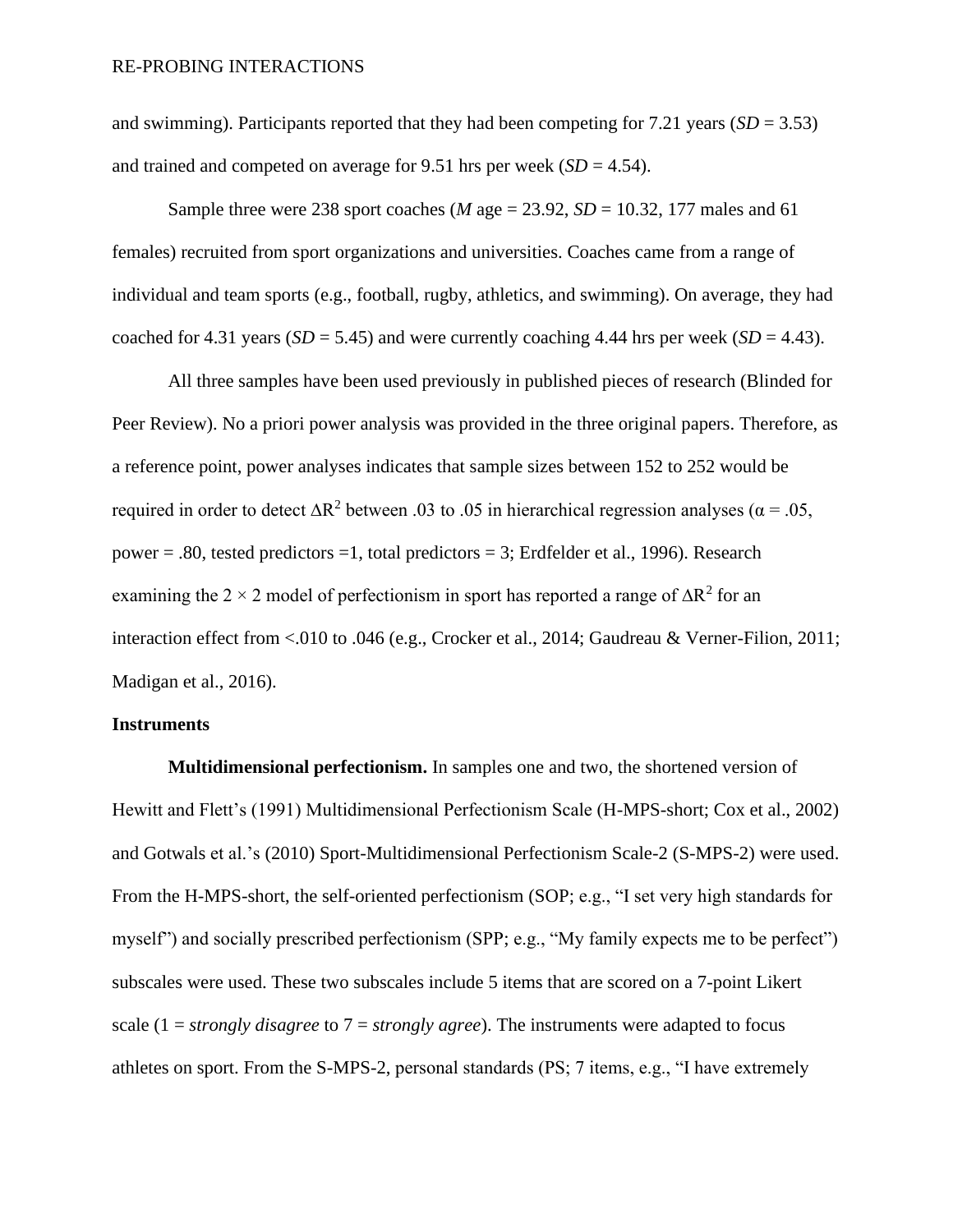high goals for myself in my sport"), concern over mistakes (COM; 8 items, e.g., "If I fail in competition, I feel like a failure in person"), doubts about actions (DAA; 6 items, e.g., "Prior to competition, I rarely feel satisfied with my training"), perceived parental pressure (PPP; 9 items, e.g., "My parents expect excellence from me in my sport") and perceived coach pressure (PCP; 6 items, e.g., "My coach sets very high standards for me in competition") subscales were used. Responses are scored on a 5-point Likert scale (1 = *strongly disagree* to 5 = *strongly agree*). Subscales were combined so to examine higher order PSP and ECP in sample 1 (SOP and PS versus SPP, COM, DAA, PPP, and PCP) and in sample 2 (SOP and PS versus SPP, COM, and DAA).

In sample three, the SOP and SPP subscales from the shortened version of Hewitt and Flett's (1991) Multidimensional Perfectionism Scale (H-MPS-short; Cox et al., 2002) were used again. However, the short version of Frost et al.'s (1990) Multidimensional Perfectionism Scale (F-MPS-short; Cox et al. 2002) was also used. From the F-MPS-short, personal standards (PS; 5 items, e.g., "I set higher goals than most people."), concern over mistakes (COM; 5-items, e.g., "If I fail partly, it is as bad as being a complete failure."), doubts about actions (DAA; 4-items, e.g., "I usually have doubts about the simple everyday things I do."), and parental pressure (PP; 5-items, e.g., "I never felt like I could meet my parents' standards.") subscales were used. Responses are scored on a 5-point Likert scale (1 = *strongly disagree* to 5 = *strongly agree*). Again, subscales were combined to examine higher order perfectionistic strivings and perfectionistic concerns (SOP and PS versus SPP, COM, DAA, and PP).

Evidence for the validity and reliability of these instruments has been provided by Cox et al. (2002) and Dunn and colleagues (Dunn et al., 2009; Gotwals et al., 2010).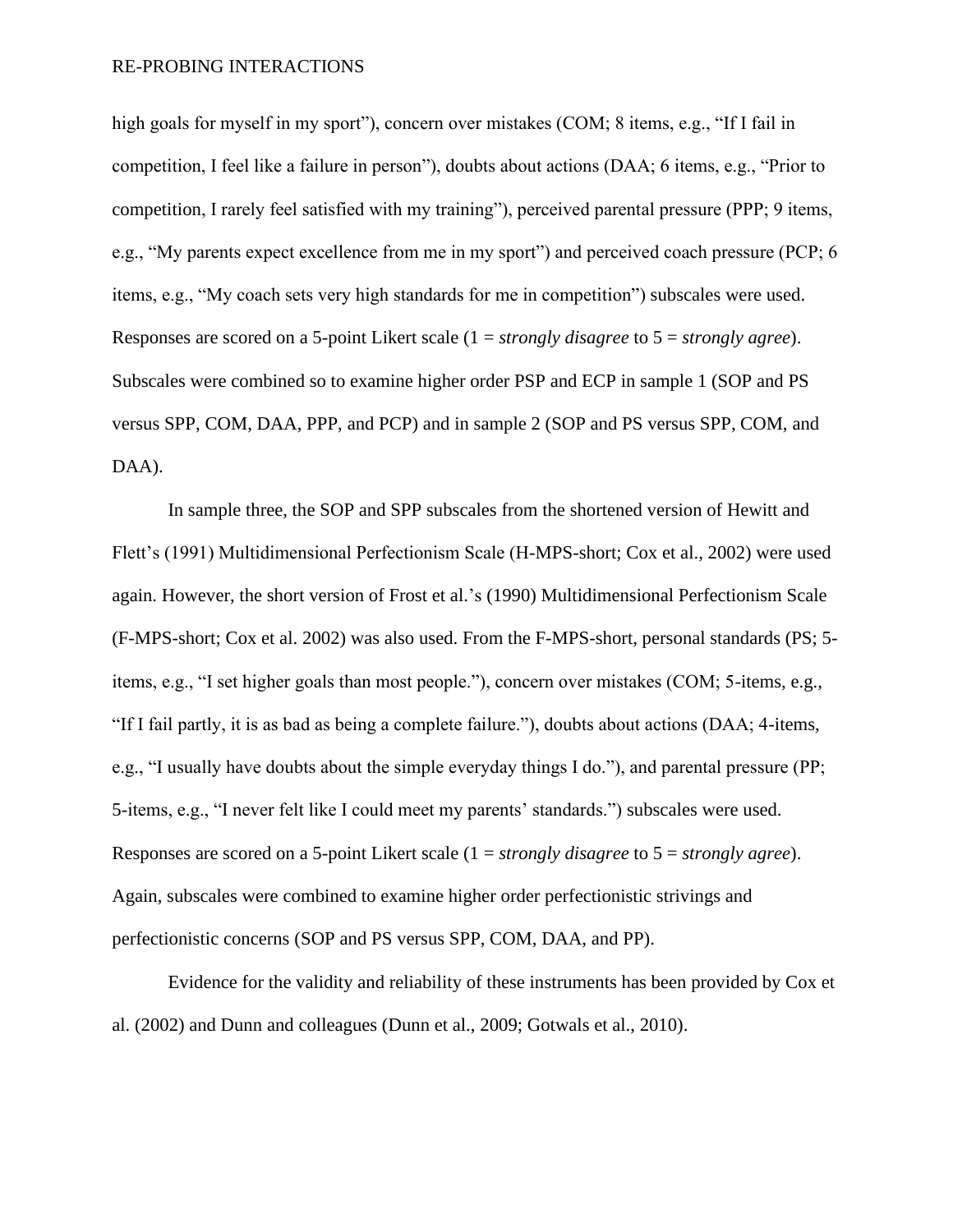**Athlete Burnout.** In sample one, athlete burnout was measured using the Athlete Burnout Questionnaire (ABQ; Raedeke & Smith, 2001). The ABQ includes three subscales that assess a reduced sense of athletic accomplishment (RA; 5-items, e.g., "My football [soccer] is really going downhill"), emotional and physical exhaustion (EE; 5-items, e.g., "I just feel like I don't have any energy"), and sport devaluation (D; 5-items, e.g., "I'm just not in to football [soccer] like I used to be"). Responses are scored on a 5-point Likert scale (1 = *almost never* to 5 = *almost always*). Evidence for the validity and reliability of this instrument has been provided by Raedeke and Smith (2001).

**Athlete Engagement.** In sample two, athlete engagement was measured using the Athlete Engagement Questionnaire (AEQ; Lonsdale et al., 2007). The AEQ includes four subscales that assess confidence (CON; 4-items, e.g., "I am confident in my abilities"), dedication (DED; 4-items e.g., "I am dedicated to achieving my goals"), vigor (VIG; 4-items, e.g., "I feel really alive"), and enthusiasm (ENT; 4-items, e.g., "I feel excited about my sport"). Responses are scored on a 5-point Likert scale (1 = *almost never* to 5 = *almost always*). Evidence for the validity and reliability of this instrument has been provided by Lonsdale et al. (2007).

**Emotion Regulation.** In sample three, emotion regulation strategies were measured using the Emotion Regulation Questionnaire (ERQ; Gross & John, 2003). The ERQ includes two subscales that assess the use of cognitive reappraisal (CA; 6-items, e.g., "When I want to feel more positive emotion (such as joy or amusement), I change what I'm thinking about") and expressive suppression (ES; 4-items, e.g., "I control my emotions by not expressing them"). Responses are scored on a 7-point Likert scale (1 = *strongly disagree* to 7 = *strongly agree*). Evidence to support the validity and reliability of the instrument has been provided by Gross and John (2003).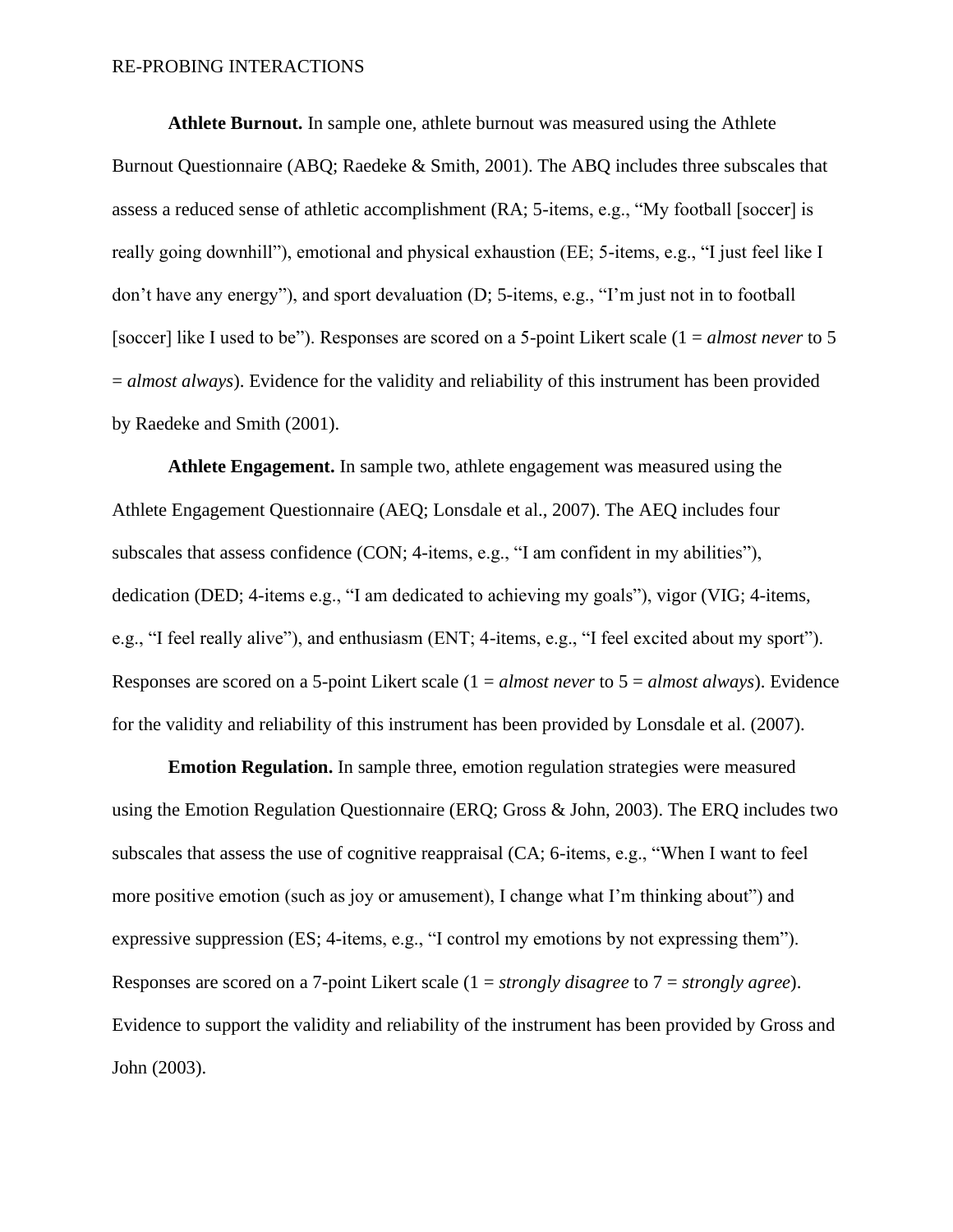#### **Analytical Strategy**

In order to examine the moderation effects of PSP and ECP on the outcome variables, Gaudreau and Thompson's (2010) approach was followed. This included consideration of a main effects model (PSP and ECP as predictors) and an interaction effects model (PSP, ECP, and PSP\*ECP as predictors) in a hierarchical manner (with PSP and ECP mean-centered prior to creating the interaction term). In the published research from which the data has been selected, significant interaction terms were probed using a pick-a-point technique (i.e., plotting the values of Y [outcome variable] predicted by X [PSP] at  $+/- 1$  SD of the mean value Z [ECP]). In the current study, instead, the J-N technique is used to focus on regions in which the effect of X (PSP) on Y (outcome variable) is statistically significant (*p* < .05) based on scores on Z (ECP). To do so, analyses were conducted using the PROCESS macro for SPSS (version 3.4; Hayes, 2013) with the J-N technique selected as an option to probe significant interactions ( $p < .05$ ) and the values of the conditional effect of X on Y plotted using graphical software (e.g., Excel; yaxis is the size of conditional effect and x-axis is value of Z). PSP and ECP are rescaled to a 1 to-7 response scale to mirror a typical response format.

#### **Results**

#### **Preliminary Analyses**

Before the main analyses, missing value analysis was conducted on the data. In sample one, two participants were removed from the sample due to large amounts of missing data (> 5%). There were 14 cases with incomplete data with 14 unique patterns (i.e., no participant had the same missing item). Missing values were replaced by the mean of available responses for that individual on the variable (ipsative item replacement; Graham et al., 2003). Data were then screened for univariate and multivariate outliers using the protocol described by Tabachnick and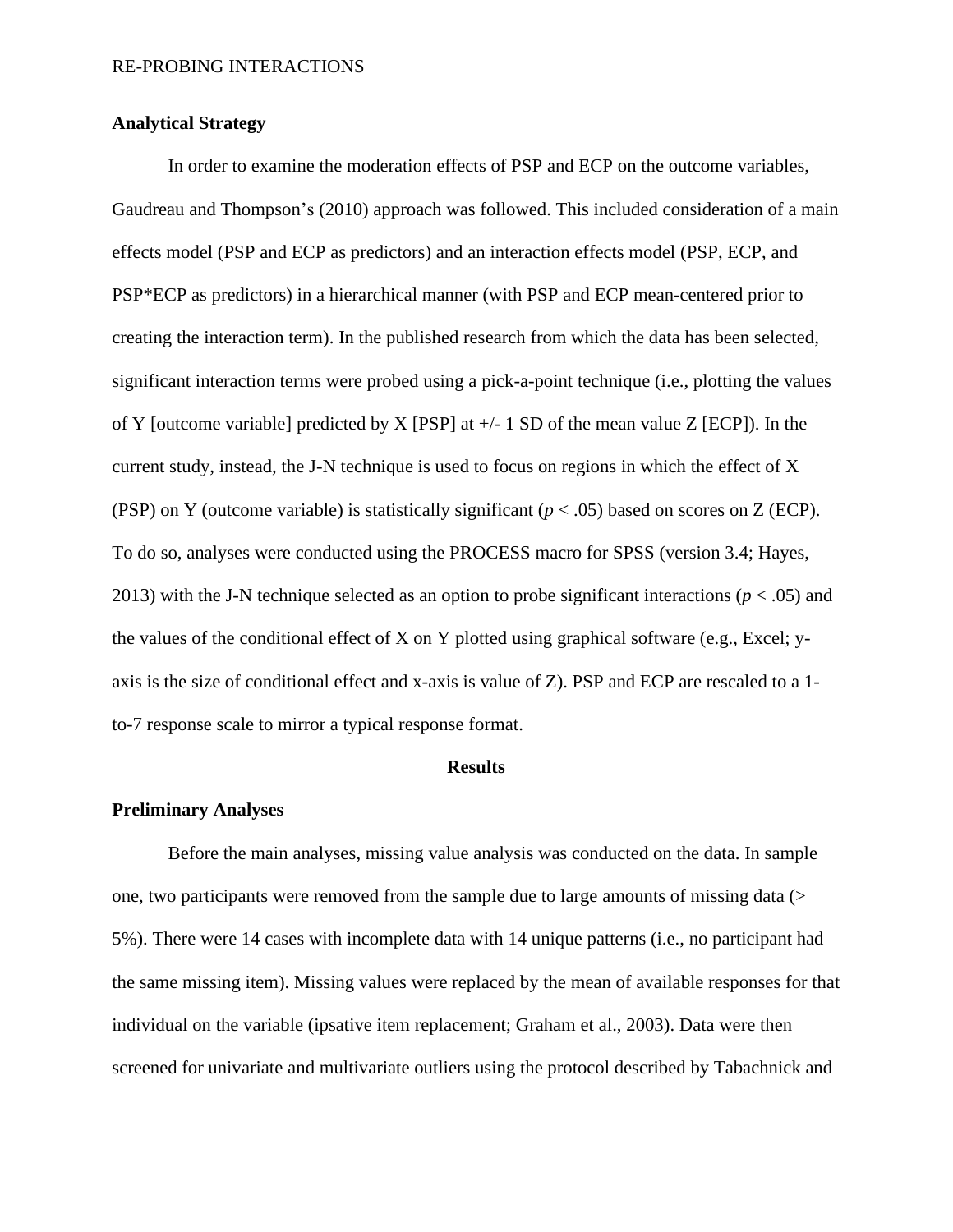Fidell (2007). This led to the removal of two participants (*n* = 167). This procedure was repeated for samples two and three. For sample two, after two participants were removed for having missing data that exceeded 5%, 32 participants had missing data for one or two items (13 unique patterns). After ipsative item replacement, eight participants were removed as univariate and multivariate outliers  $(n = 212)$ . Finally, for sample three, there were 14 cases with incomplete data (13 unique patterns). After ipsative item replacement, 11 participants were removed as univariate and multivariate outliers  $(n = 227)$ .

#### **Primary Analyses**

Descriptive statistics and bivariate correlations are displayed in Table 1. Moderation analyses are reported in Table 2. Interactions are plotted in Figure 1.

**Sport devaluation.** The interaction model for sport devaluation was statistically significant;  $F(3, 163) = 10.78$ ,  $p < .001$ . The two dimensions of perfectionism and their interaction term explained 16.55% of variance in sport devaluation ( $\Delta R^2$  interaction term = .02). PSP was not a significant predictor (B = 0.65 [95% CI = -0.40 to 1.70],  $t = 1.21$ ,  $p = .227$ ) and ECP was a significant positive predictor (B = 2.24 [95% CI = 0.46 to 4.03],  $t = 2.48$ ,  $p = .014$ ). The interaction term was statistically significant  $(B = -0.36$  [95% CI =  $-0.70$  to  $-0.02$ ],  $t = -2.11$ ,  $p = .036$ ).

The J-N technique indicated that the conditional effect of PSP on sport devaluation was statistically significant ( $p < .05$ ) at the point at individuals reported ECP  $\geq$  2.54 on a 1-to-7 response scale (10.66 on original scale). The change to a statistically significant conditional effect corresponded to PSP being related to lower levels of devaluation. In terms of coverage across the scores, 19.16 % of scores were below this point and 80.84% of scores were above.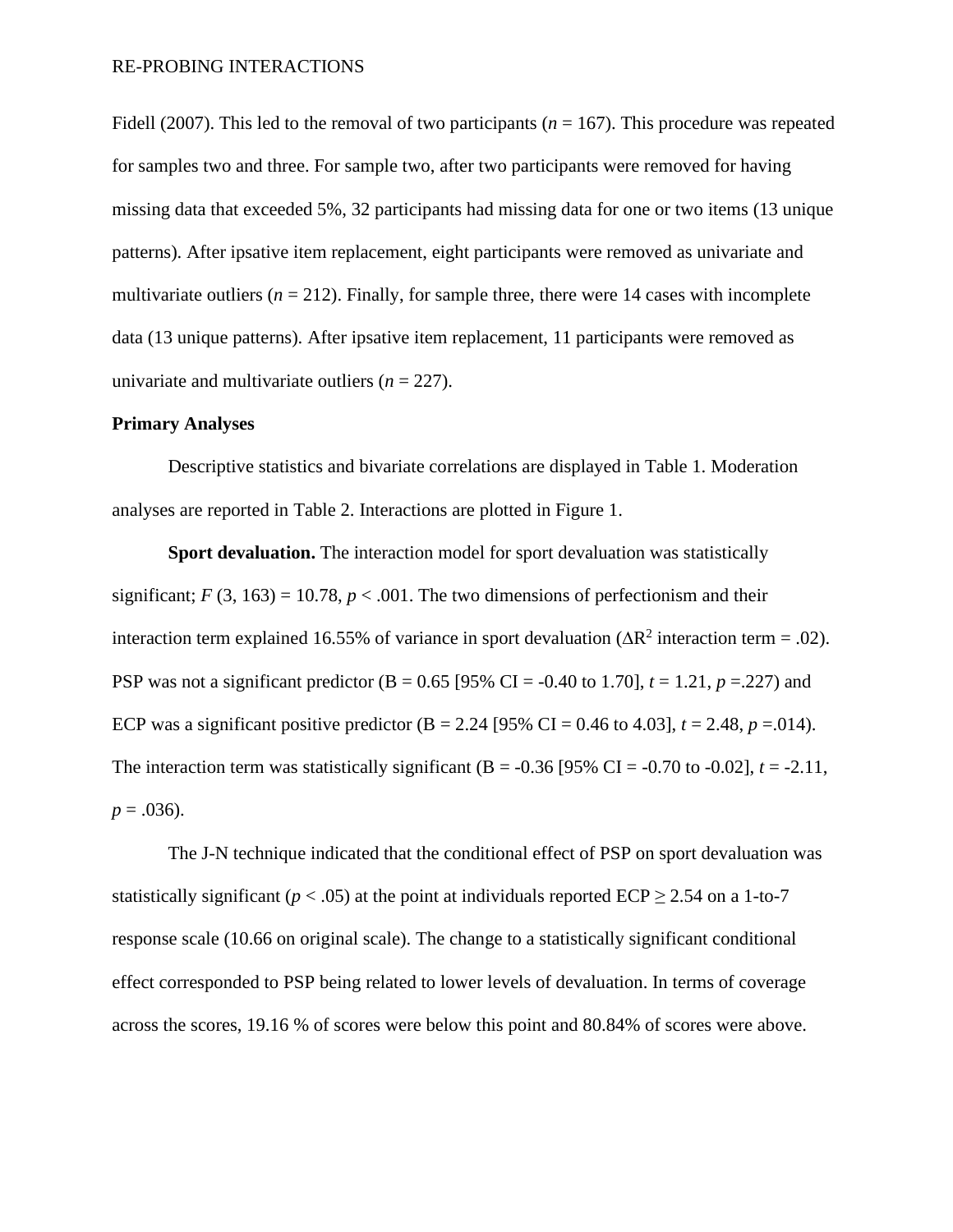**Dedication.** The interaction model for dedication was statistically significant; *F* (3, 208)  $= 23.51, p < .001$ . The two dimensions of perfectionism and their interaction term explained 25.32% of variance in dedication ( $\Delta R^2$  interaction term = .03). PSP was not a significant predictor (B = -0.08 [95% CI = -0.40 to 0.24],  $t = -0.49$ ,  $p = .622$ ) and ECP was a significant negative predictor (B = -0.77 [95% CI = -1.25 to -0.30],  $t = -3.22$ ,  $p = .002$ ). The interaction was statistically significant (B = 0.13 [95% CI = 0.04 to 0.22],  $t = 2.78$ ,  $p = .006$ ).

The J-N technique indicated that the conditional effect of PSP on dedication was statistically significant ( $p < .05$ ) at the point at individuals reported ECP  $\geq$  1.87. The change to a statistically significant conditional effect corresponded to PSP being related to higher levels of dedication. In terms of coverage across the scores, 7.08% of scores were below this point and 92.92% of scores were above.

**Enthusiasm.** The interaction model for devaluation was statistically significant; *F* (3,  $208$ ) = 5.67,  $p < .001$ . The two dimensions of perfectionism and their interaction term explained 7.57% of variance in dedication ( $\Delta R^2$  interaction term = .02). PSP was not a significant predictor  $(B = -0.21$  [95% CI =  $-0.57$  to 0.15],  $t = -1.14$ ,  $p = .255$ ) and ECP was a significant negative predictor (B =  $-0.66$  [95% CI =  $-1.20$  to  $-0.11$ ],  $t = -2.38$ ,  $p = .018$ ). The interaction term was statistically significant (B = 0.12 [95% CI = 0.01 to 0.22],  $t = 2.18$ ,  $p = .030$ ).

The J-N technique indicated that the conditional effect of PSP on enthusiasm was statistically significant ( $p < .05$ ) at the point at individuals reported ECP  $\geq 2.81$ . The change to a statistically significant conditional effect corresponded to PSP being related to higher levels of enthusiasm. In terms of coverage across the scores, 34.91% of scores were below this point and 65.01% of scores were above.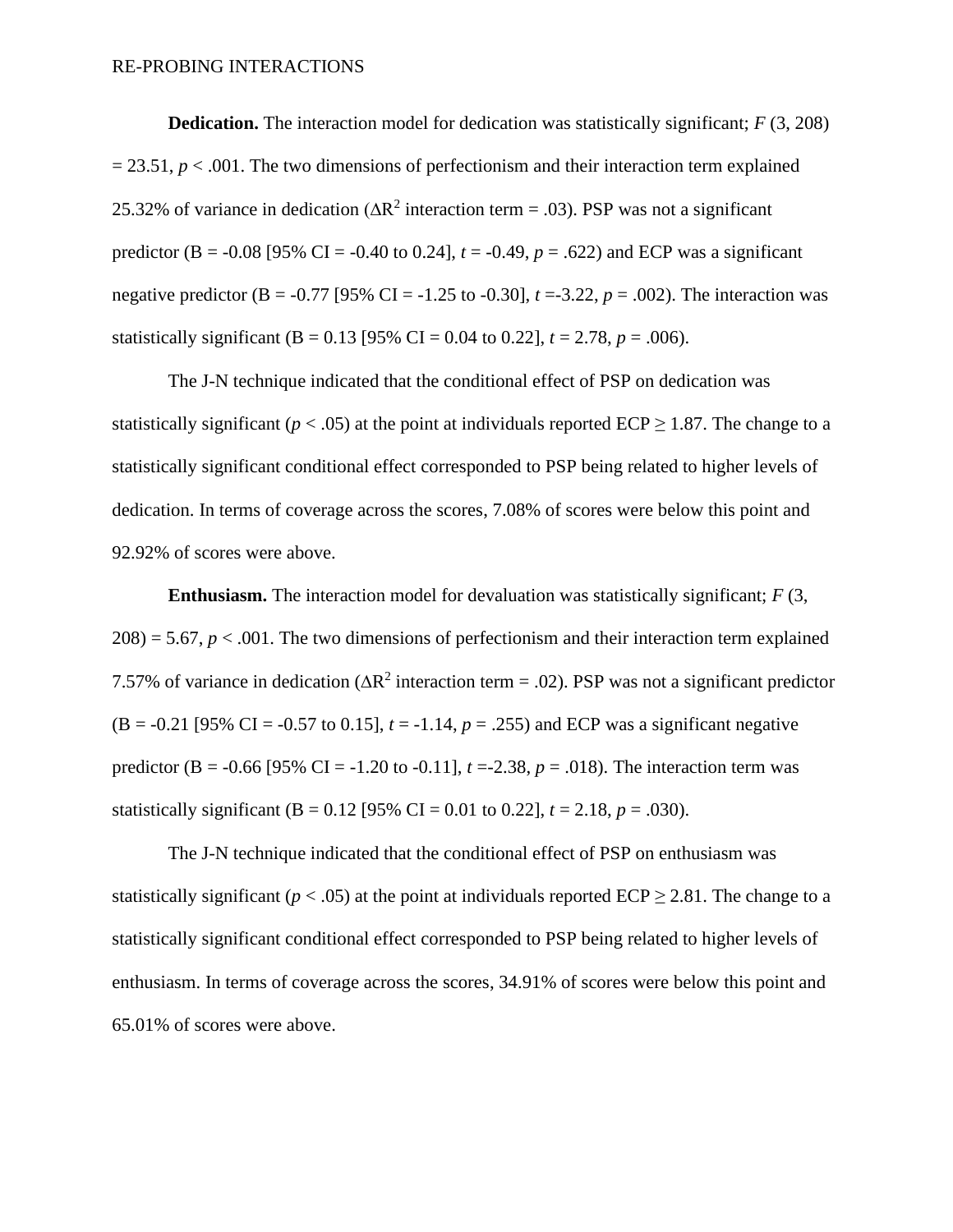**Expressive suppression.** The interaction model for expressive suppression was statistically significant;  $F(3, 223) = 11.66$ ,  $p < .001$ . The two dimensions of perfectionism and their interaction term explained 13.56% of variance in expressive suppression  $(\Delta R^2$  interaction term = .02). PSP was not significant predictor (B = -0.40 [95% CI = -1.03 to 0.22],  $t = -1.27$ ,  $p =$ .206) and neither was ECP (B = -0.51 [95% CI = -1.40 to -0.37], *t* = -1.24, *p* = .255). The interaction term was statistically significant (B = 0.20 [95% CI = 0.003 to 0.41],  $t = 2.00$ ,  $p =$ .047).

The J-N technique indicated that the conditional effect of PSP on expressive suppression was statistically significant ( $p < .05$ ) at the point at individuals reported ECP  $\geq 2.83$  on 7-point response scale (9.48 on the original scale). The change to a statistically significant conditional effect corresponded to PSP being related to higher levels of suppression. In terms of coverage across the scores, 46.26% of scores were below this point and 53.74% of scores were above.

**Simple slopes analysis and J-N technique.** To illustrate what information is gained from the two techniques, and how it is complementary, a comparison of the findings using simple slopes analysis and J-N technique is provided in Table 3. This comparison illustrates how the level at which the conditional effect becomes statistically significant occurs outside of the levels assessed as part of testing the  $2 \times 2$  model. Specifically, in two of four instances (devaluation, enthusiasm, and suppression), the conditional effect became statistically significant after the first point at which the conditional effect is typically tested in simple slopes analysis (low levels of ECP / 1 SD below the mean of ECP) but before the second point it is typically tested in simple slopes analysis (high levels of ECP / 1 SD above the mean of ECP). These correspond to 0.79, 0.49, and 0.17 standard deviations below the mean, respectively. In the other instance (dedication), the level at which the conditional effect becomes statistically significant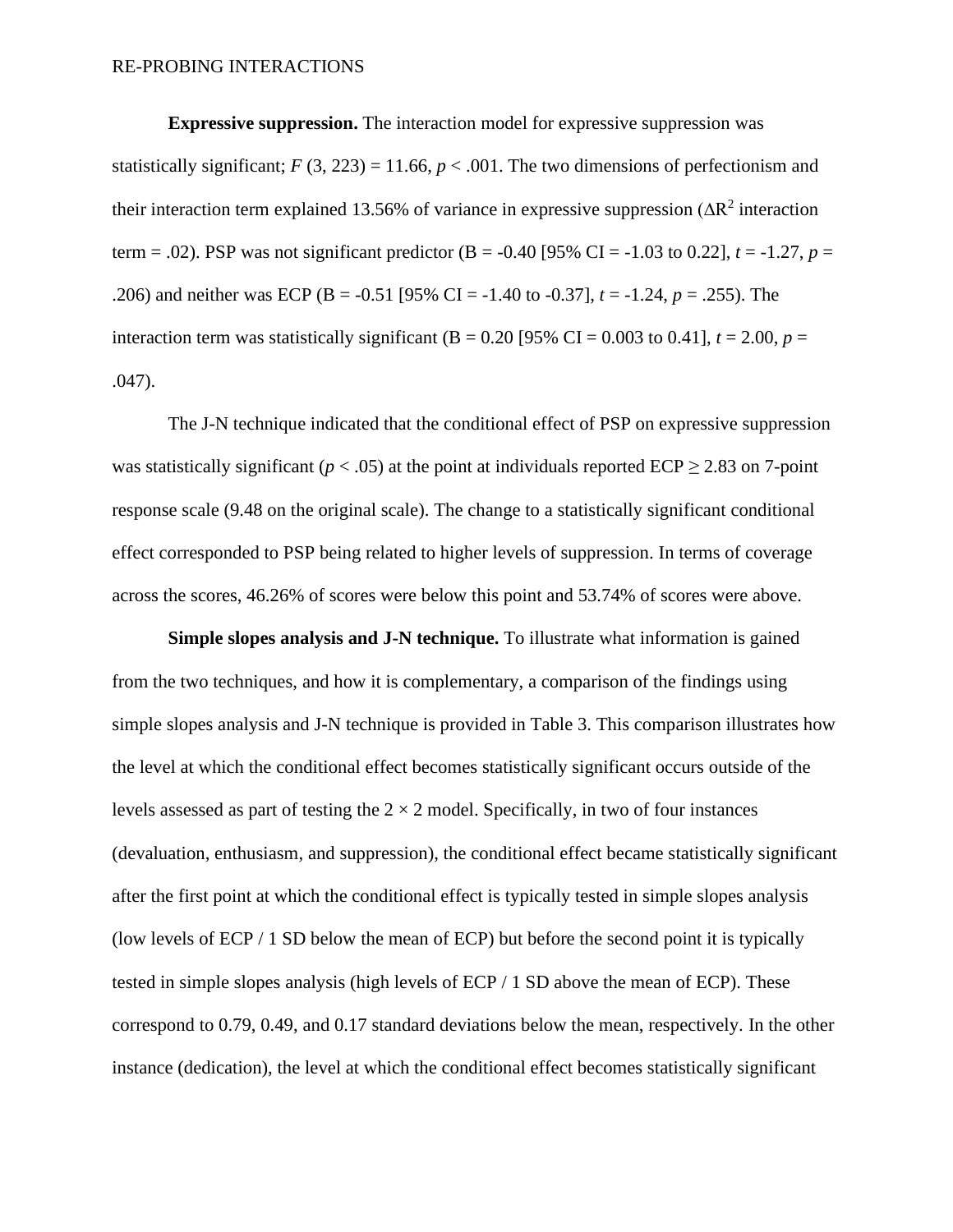occurs before the first point the conditional effect is typically tested in simple slopes analysis (low levels of ECP / 1 SD below the mean of ECP). This corresponds with 1.46 standard deviations below the mean.

#### **Discussion**

The aim of the current study was to illustrate the use of the J-N technique in probing significant interactions between dimensions of perfectionism and identifying perfectionistic tipping points. Secondary analysis of existing data that had previously provided evidence of interactions between PSP and ECP when predicting dimensions of athlete burnout, athlete engagement, and coach emotion regulation was used. Perfectionistic tipping points were identified for each outcome and findings were compared with simple slopes analyses to demonstrate the additional and complementary information provided by the J-N technique.

#### **J-N Technique and Perfectionistic Tipping Points**

The central premise of the current study is that there is more to be learned from research that has examined the interaction between dimensions of perfectionism. In addition, to fully understand the interplay between dimension of perfectionism and, in turn, draw more valid conclusions regarding the effects of perfectionism in sport and exercise, additional analytical approaches are required. In the current study it was illustrated how the J-N technique can be used to supplement the way statistically significant interactions are typically probed to identify the specific levels of ECP that correspond with the conditional effects of PSP are statistically significant (perfectionistic tipping points). Because this technique examines conditional effects across all levels of ECP, as opposed to at a smaller number of points, no statistically significant conditional effects are missed. The result is a fuller account of the interaction effect and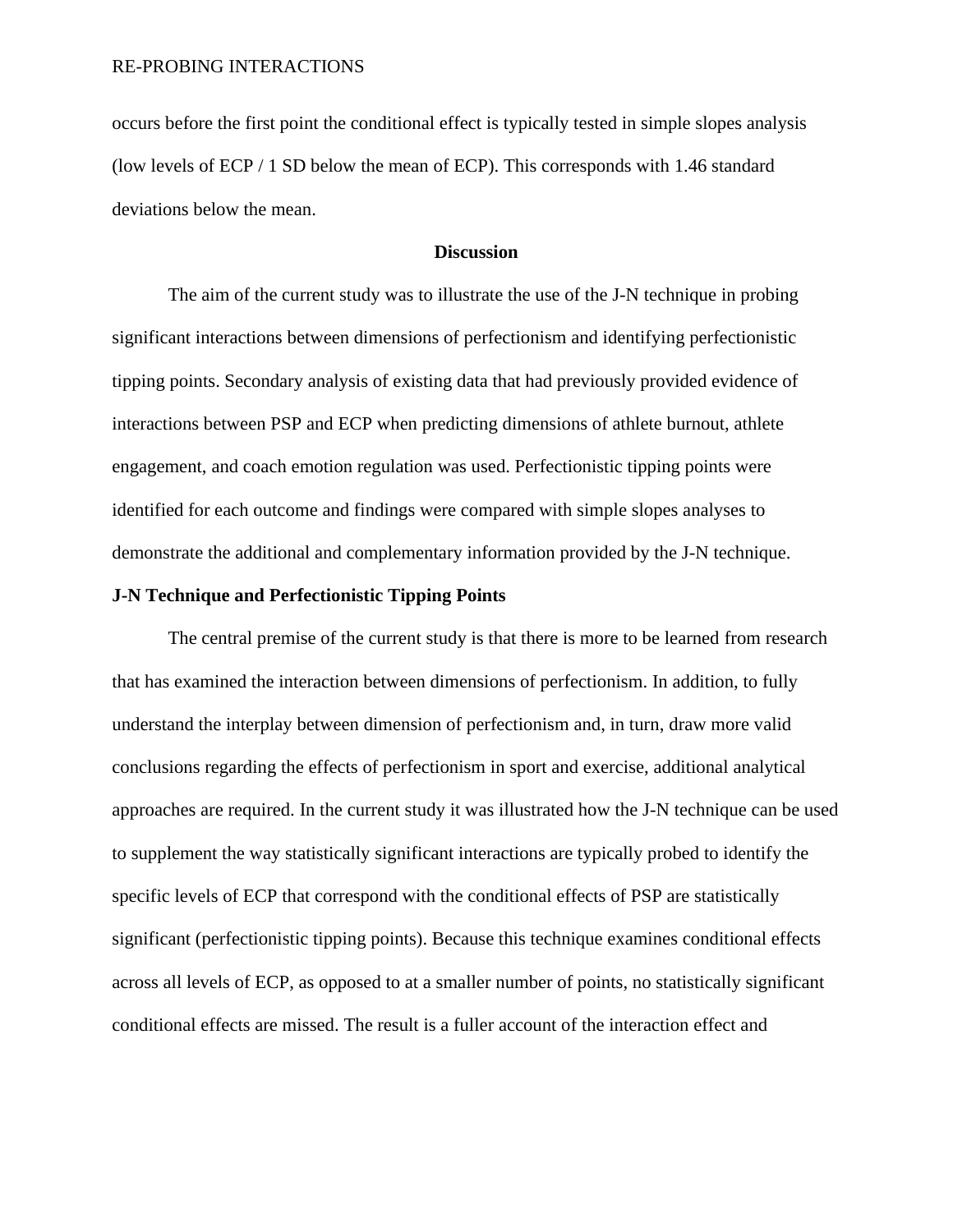advances in our understanding of for whom perfectionism is likely to be problematic, beneficial or neutral.

Three types of perfectionistic tipping points were illustrated in the current study. The first signaled that, at a specific level of ECP, PSP had a discernibly stronger positive relationship with a desirable outcome variable. This was the case for both dedication and enthusiasm. Specifically, at (much) lower levels of ECP, PSP was not significantly related to the two outcomes. However, at (slightly) higher levels of ECP, PSP was significantly and positively related to the two outcomes. As such, in these two instances, the J-N technique revealed there was a point at which the effect of PSP "tipped" to being more identifiably positive. In regard to what this tells us about the interplay between PSP and ECP, it suggests that ECP includes a motivational component that strengthens a commitment to sport. This is consistent with the notion that while ECP may not be energizing in the same manner as PSP, it does correspond with a strong psychological commitment to the importance of perfection (Dunkley et al., 2006).

A second tipping point was evident for a different scenario. At a specific level of ECP, PSP had a discernibly stronger negative relationship with an undesirable outcome variable. This was the case for sports devaluation. Specifically, at lower levels of ECP, PSP was not significantly related to sport devaluation. However, at (slightly) higher levels of ECP, PSP became significantly and negatively related to sport devaluation. Much like the observed effects on dedication and enthusiasm, this tipping point once again was consistent with how, from a motivational perspective, levels of ECP may intensify the importance attached to sport participation. In regard to the  $2 \times 2$  model, this effect can be understood in terms of the consequences of the interplay between external motives associated with ECP (e.g., using sport to attain the approval of others) and the internal motives related to PSP (e.g., using sport to attain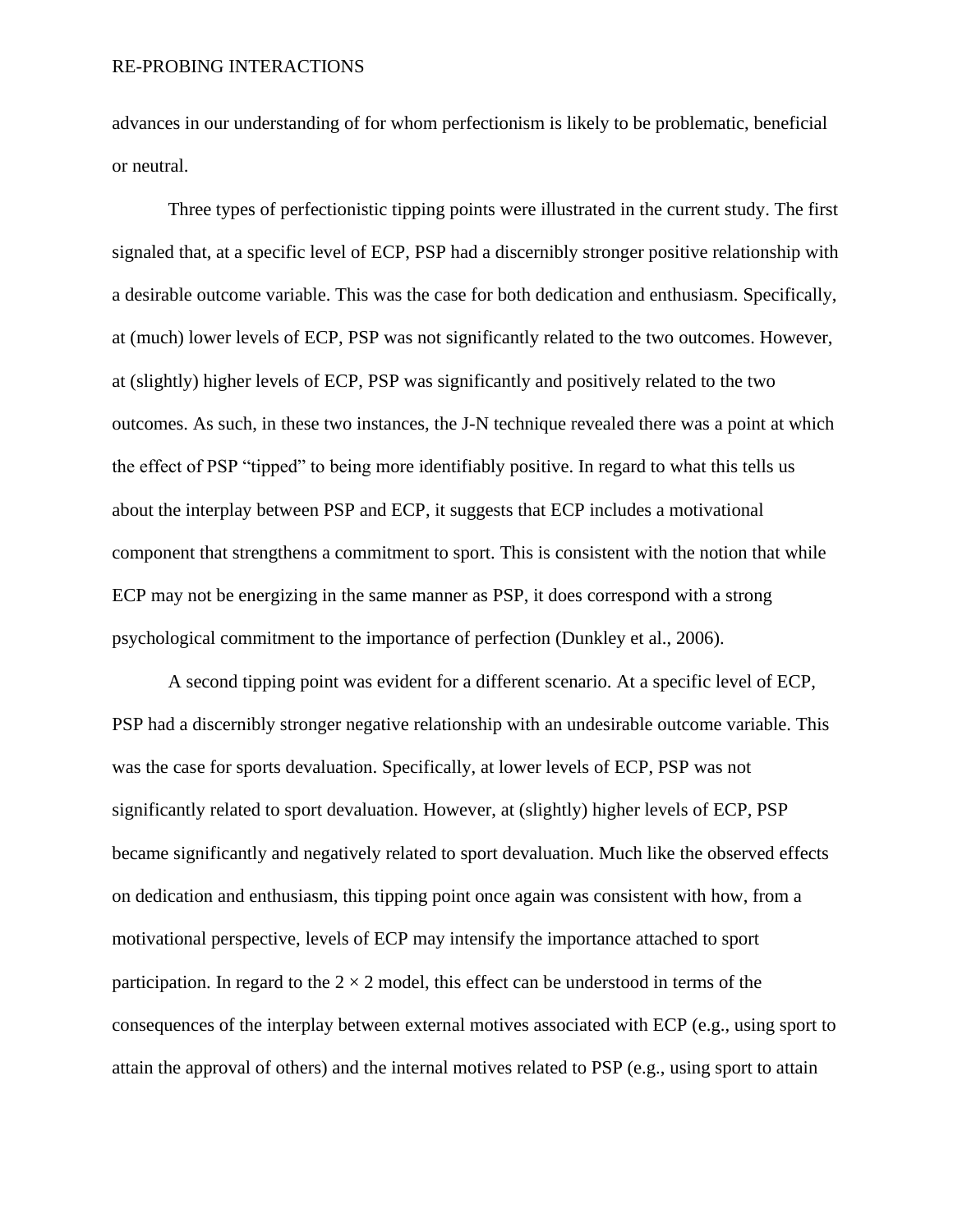self-approval). That is, as ECP increases, there may be a quantitative increase in total amount of motivation (more intense commitment to goals) as well as a shift in quality of motivation (internal regulation to both internal and external regulation) athletes exhibit.

In contrast to the first two tipping points, the third perfectionistic tipping point signaled a point at which PSP becomes problematic. Specifically, at a specific level of ECP, PSP had a discernibly stronger positive relationship with an undesirable outcome. This was evident in regards to expressive suppression. So, alongside increasing athlete commitment and the value attached to sport, lower levels of ECP were also found to have an adverse influence on emotion regulation. In this case, it triggers greater inhibition of emotion-expressive behavior and the need for more effortful management of emotions. Research suggests that emotion regulation of this kind contributes to lower general well-being and poorer interpersonal functioning (Gross 1998; Gross & John 2003; Richards & Gross 2000). A more complex picture, then, begins to emerge with this perfectionistic tipping point serving as a reminder of the adverse influence of ECP, especially once the effects studied are in regards to wellbeing related outcomes (see Hill et al., 2018).

One other perfectionistic tipping point worth considering includes a similar scenario  $-a$ specific level of ECP at which PSP has a discernibly stronger negative relationship with a desirable outcome variable. In other words, as with the previous tipping point, PSP becomes more problematic as ECP increases. This tipping point was not illustrated in the current study and, as yet, has not emerged in research examining interactive effects of perfectionism in sport. However, it is likely that this tipping point will be evident for certain outcomes. One candidate that is worthy of examination in this regard is self-acceptance (see Hill et al., 2008). Selfacceptance is an important variable to perfectionism with some researchers suggesting that a lack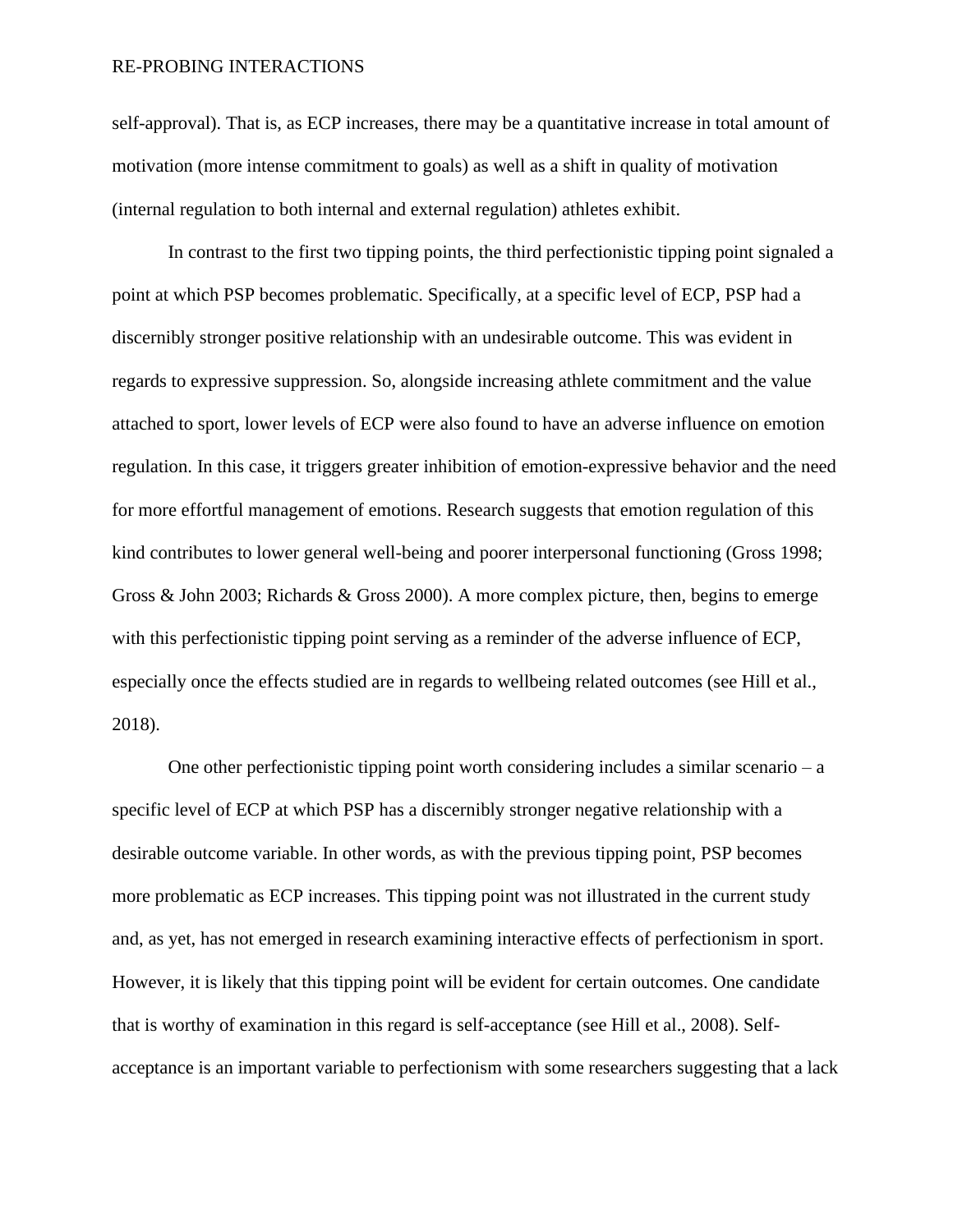of self-acceptance is a core feature of perfectionism and key to its consequences (e.g., Greenspon, 2000, 2008). If a level of ECP at which PSP has a significant and negative relationship with self-acceptance can be identified, it would be an especially important demarcation of which athletes are vulnerable to perfectionistic problems.

Given the effects evident in the first two perfectionistic tipping points, a note of caution is perhaps required. There may be a temptation to consider the two tipping points as evidence that higher levels of ECP can be advantageous for athletes. At this point, this would be a premature for a number of reasons. First, the relationships include no consideration of situational factors, essentially providing a gauge of "for whom" perfectionism is problematic and beneficial but not "when" this is the case. Initial research examining the interaction between ECP and PSP has already provided evidence that effects vary depending on both the situation (e.g., varying goal progress and competitive failure) and outcomes measured (e.g., performance versus emotions; Crocker et al., 2014; Curran & Hill, 2018; Lizmore et al., 2019). Second, as also evidenced in the current study, other perfectionistic tipping points exist and operate in an opposing way, some making PSP more problematic. As such, instead, identification of the first two tipping points is best considered evidence that the interaction between PSP and ECP is complex and has substantive implications for considering the likely effects of perfectionism.

One interesting final issue to consider is the actual levels of ECP associated with a perfectionistic tipping point. For all outcomes in the current study, the tipping point occurred below the mean level of ECP in the sample and below the mid-point of the response-scale. In other words, not a great deal of ECP was required in order to alter how PSP relates to various outcomes in sport. This finding alludes to the potency of ECP and the importance of studying the interplay between ECP and PSP. Also, the non-arbitrary nature of the levels of ECP may have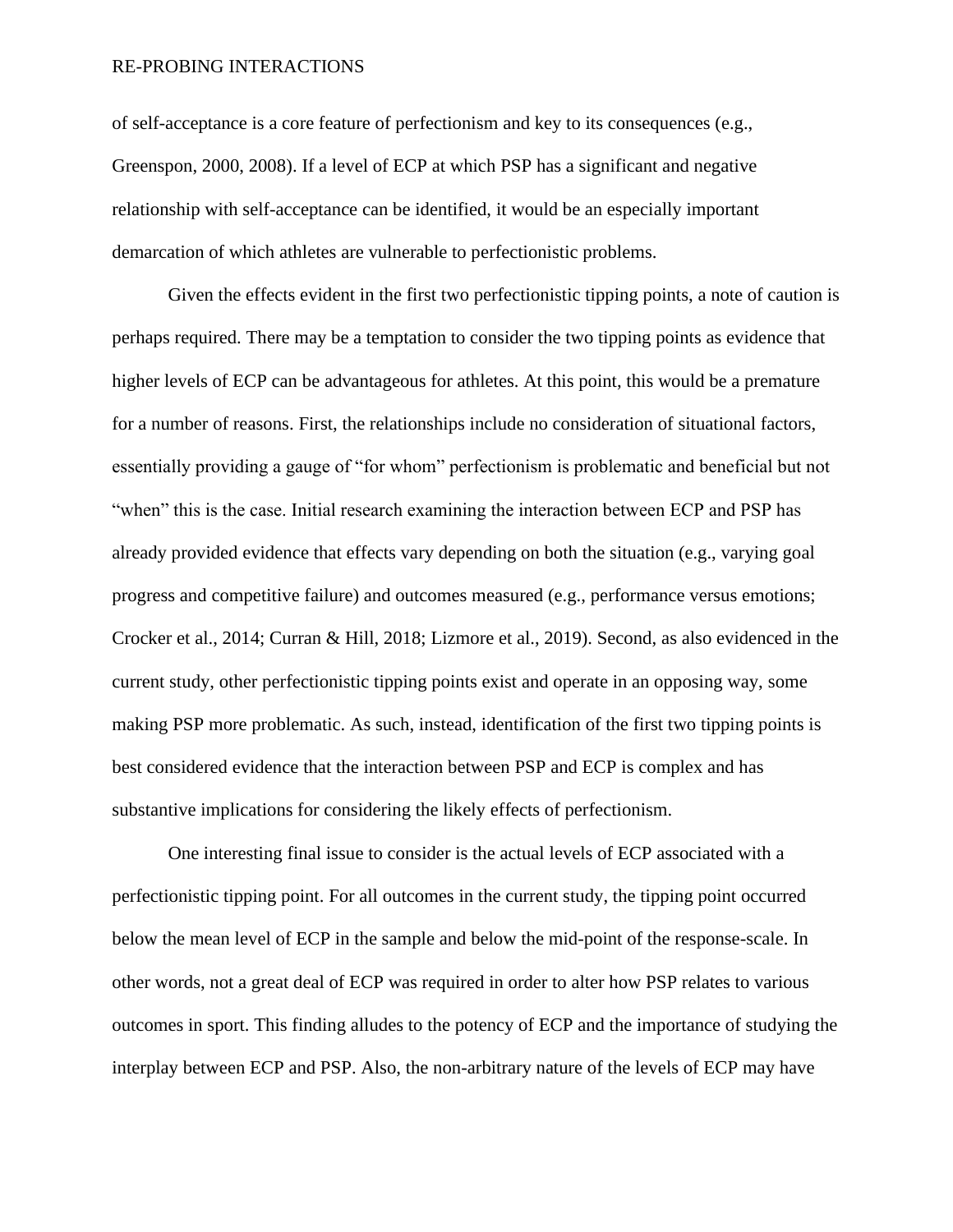practical utility. For example, such perfectionistic tipping points may signal when perfectionism is most problematic for athletes and allow for more focused interventions. However, it is important to note that perfectionistic tipping points will depend on, among other factors, context, sample characteristics and the outcome measured. Researchers should also be particularly mindful of how differences in the way PSP and ECP are operationalized will influence perfectionistic tipping points and make comparisons across studies difficult.

#### **Limitations and other future directions**

In probing interactions with the J-N technique, and generally, researchers will need to be mindful of a number of possible limitations. Some of those that apply to the current study are listed here.

First, reliability of the measures is important. The lower the reliability of the predictor and moderator, the lower the reliability of the interaction term and statistical power (Frazier et al., 2004). This issue is pertinent to sample two where one of the predictors displayed lower reliability.

Second, sample size is important when testing and probing interactions. Studies need to ensure that there is sufficient power to detect interactions and, in addition, be mindful of how sample sizes effect perfectionistic tipping points. The statistical significance of a conditional effect of a given size will vary depending on sample size. As such, in some cases, a focus on the size of the conditional effect will also be beneficial in identifying whether it is both meaningful and statistically significant.

Third, it is important to stress that perfectionistic tipping points do not in any way convey diagnostic information and are not suitable for that purpose. Rather they represent points of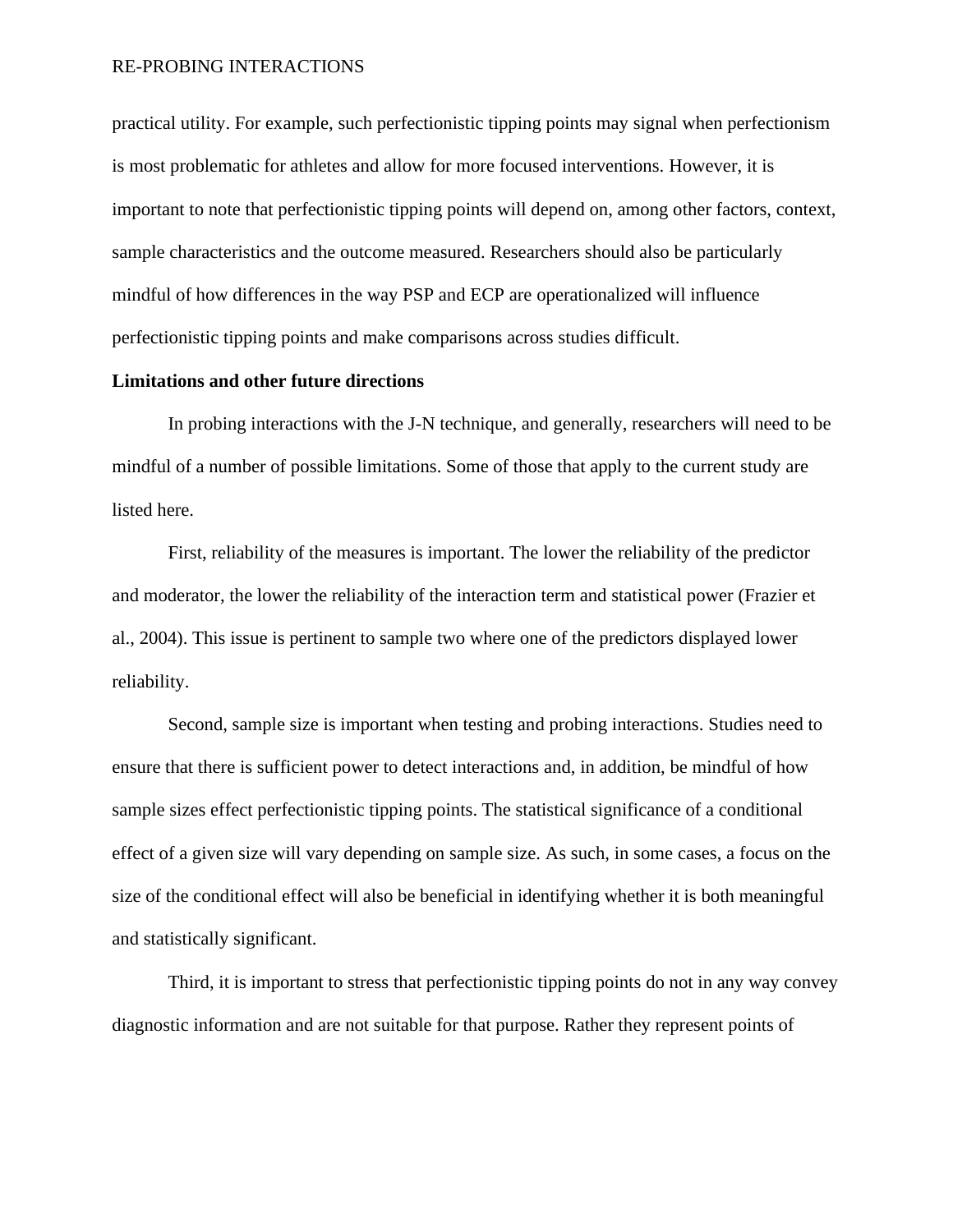conceptual and statistical interest that help advance our understanding of the way dimensions of perfectionism interact.

Fourth, the illustration of the J-N technique here applied to linear effects and crosssectional data. However, it is a flexible approach that can be applied to non-linear effects and longitudinal data (e.g., Miller et al., 2013). The latter being required to move closer to understanding the causal effects of the interactions observed (e.g., Madigan et al., 2016).

Finally, there are different ways to perform the J-N technique. Here, the PROCESS macro for SPSS was used (version 3.4; Hayes, 2013). This is simple and user friendly so should be appealing to researchers. However, the J-N technique is available for in other software (e.g., MPlus and R; see Lin, 2020). Some of which have other desirable features such as different graphing functions and ways of dealing with missing data, the latter being particularly important when dealing with longitudinal data.

#### **Conclusion**

The J-N technique offers a way of probing interactions that tests the statistical significance of conditional effects across the full range of scores. In doing so, the technique allows for the identification of perfectionistic tipping points at which the effects of PSP are altered by ECP. Three different types of perfectionistic tipping points were identified in the current study that indicated PSP can become more and less problematic even at lower levels of ECP. It is recommended that researchers use the J-N technique to identify perfectionistic tipping points to supplement other approaches, such as in the 2 x 2 model of perfectionism, or when examining interactions among perfectionism dimensions, generally.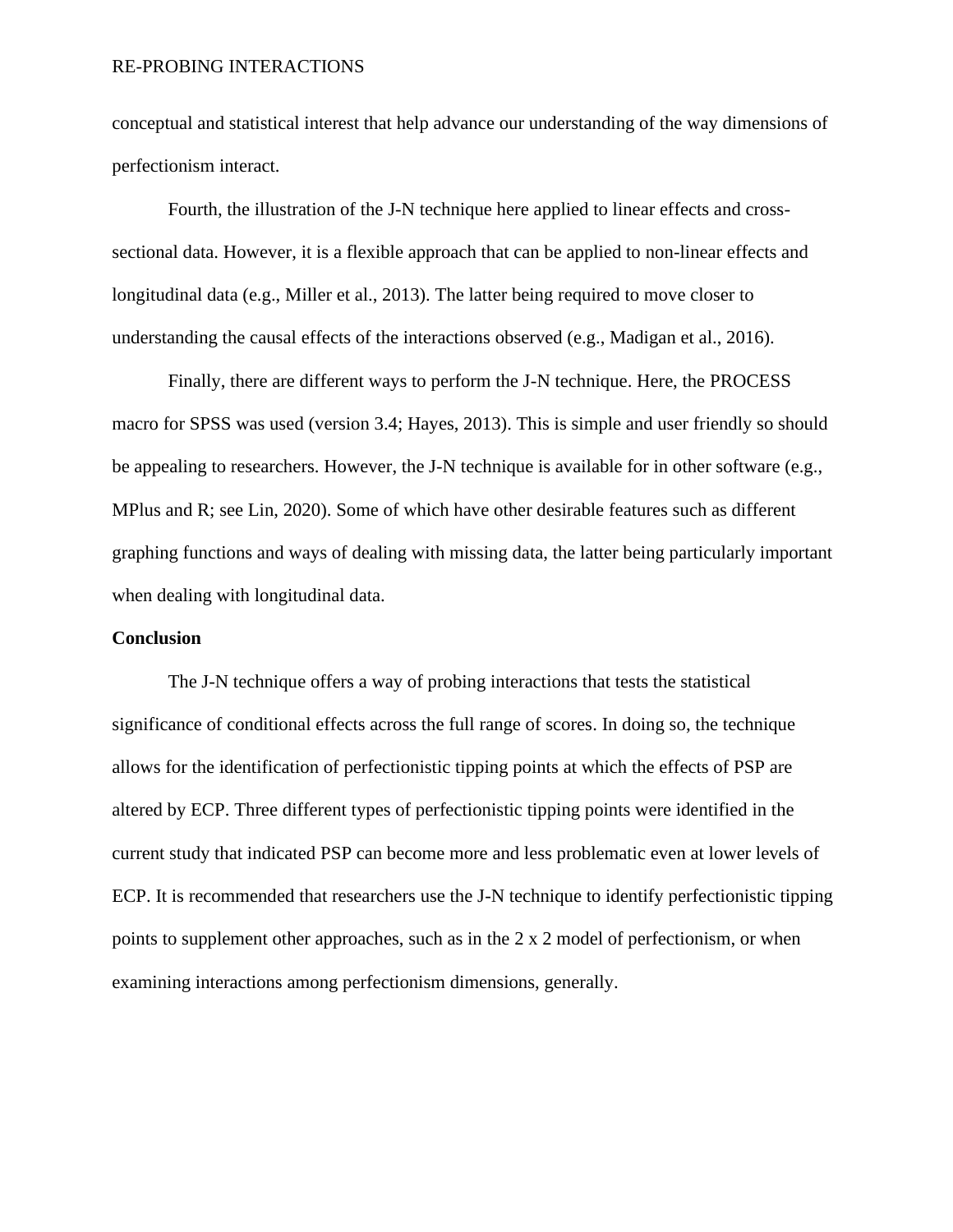#### **References**

Aiken, L. S., & West, S. G. (1991). *Multiple regression: Testing and interpreting interactions*. Sage Publications.

Appleton, P. R., & Duda, J. L. (2016). Examining the interactive effects of coach-created empowering and disempowering climate dimensions on athletes' health and functioning. *Psychology of Sport and Exercise*, *26*, 61–70. https://doi.org/10.1016/j.psychsport.2016.06.007

- Bauer, D. J., & Curran, P. J. (2005). Probing Interactions in Fixed and Multilevel Regression: Inferential and Graphical Techniques. *Multivariate Behavioral Research*, *40*(3), 373–400. https://doi.org/10.1207/s15327906mbr4003\_5
- Cohen, J., Cohen, P., West, S. G., & Aiken, L. S. (2003). *Applied multiple regression/correlation analysis for the behavioral sciences* (3rd ed.). Routledge.
- Cox, B. J., Enns, M. W., & Clara, I. P. (2002). The multidimensional structure of perfectionism in clinically distressed and college student samples. *Psychological Assessment*, *14*(3), 365–373. https://doi.org/10.1037/1040-3590.14.3.365
- Crocker, P. R., Gaudreau, P., Mosewich, A. D., & Kljajic, K. (2014). Perfectionism and the stress process in intercollegiate athletes: Examining the  $2\times 2$  model of perfectionism in sport competition. *International Journal of Sport Psychology*, *45*(4), 61–84. https://doi.org/doi: 10.7352/IJSP 2014
- Curran, T., & Hill, A. P. (2018). A test of perfectionistic vulnerability following competitive failure among college athletes. *Journal of Sport and Exercise Psychology*, *40*(5), 269– 279. https://doi.org/10.1123/jsep.2018-0059

Curran, T., Hill, A. P., & Niemiec, C. P. (2013). A conditional process model of children's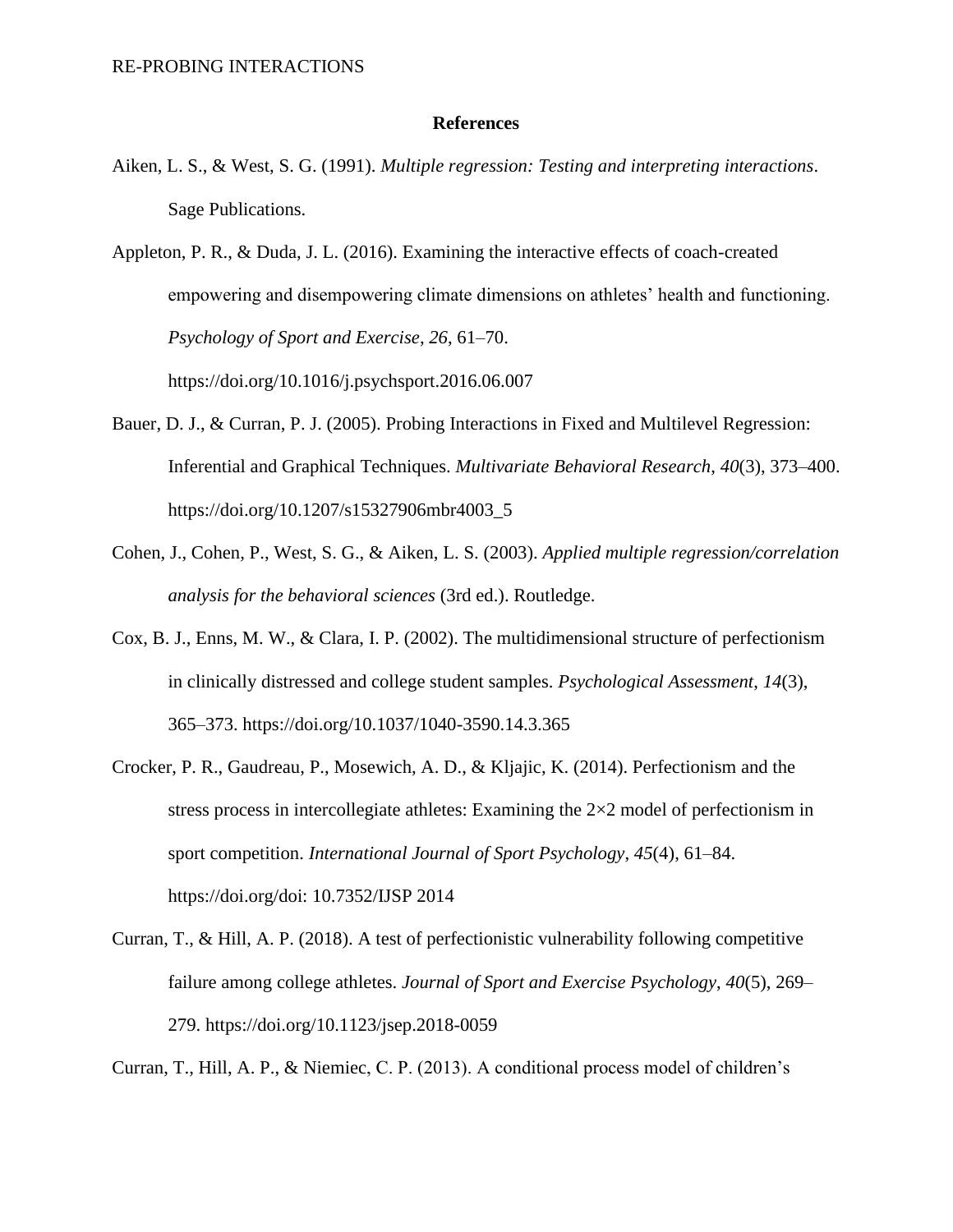behavioral engagement and behavioral disaffection in sport based on self-determination theory. *Journal of Sport and Exercise Psychology*, *35*(1), 30–43. https://doi.org/10.1123/jsep.35.1.30

- Dunkley, D. M., Blankstein, K. R., Zuroff, D. C., Lecce, S., & Hui, D. (2006). Self-Critical and personal standards factors of perfectionism located within the five-factor model of personality. *Personality and Individual Differences*, *40*(3), 409–420. https://doi.org/10.1016/j.paid.2005.07.020
- Frazier, P. A., Tix, A. P., & Barron, K. E. (2004). Testing moderator and mediator effects in counseling psychology research. Journal of Counseling Psychology, 51(1), 115–134. https://doi.org/10.1037/0022-0167.51.1.115
- Gaudreau, P. (2012). A methodological note on the interactive and main effects of dualistic personality dimensions: An example using the 2×2 model of perfectionism. *Personality and Individual Differences*, *52*(1), 26–31. https://doi.org/10.1016/j.paid.2011.08.022
- Gaudreau, P. (2013). The 2×2 model of perfectionism: Commenting the critical comments and suggestions of. *Personality and Individual Differences*, *55*(4), 351–355. https://doi.org/10.1016/j.paid.2013.03.021

Gaudreau, P., & Thompson, A. (2010). Testing a  $2\times 2$  model of dispositional perfectionism. *Personality and Individual Differences*, *48*(5), 532–537. https://doi.org/10.1016/j.paid.2009.11.031

Gaudreau, P., & Verner-Filion, J. (2012). Dispositional perfectionism and well-being: A test of the 2×2 model of perfectionism in the sport domain. *Sport, Exercise, and Performance Psychology*, *1*(1), 29–43. https://doi.org/10.1037/a0025747

Gaudreau, P. (2018). On the distinction between personal standards perfectionism and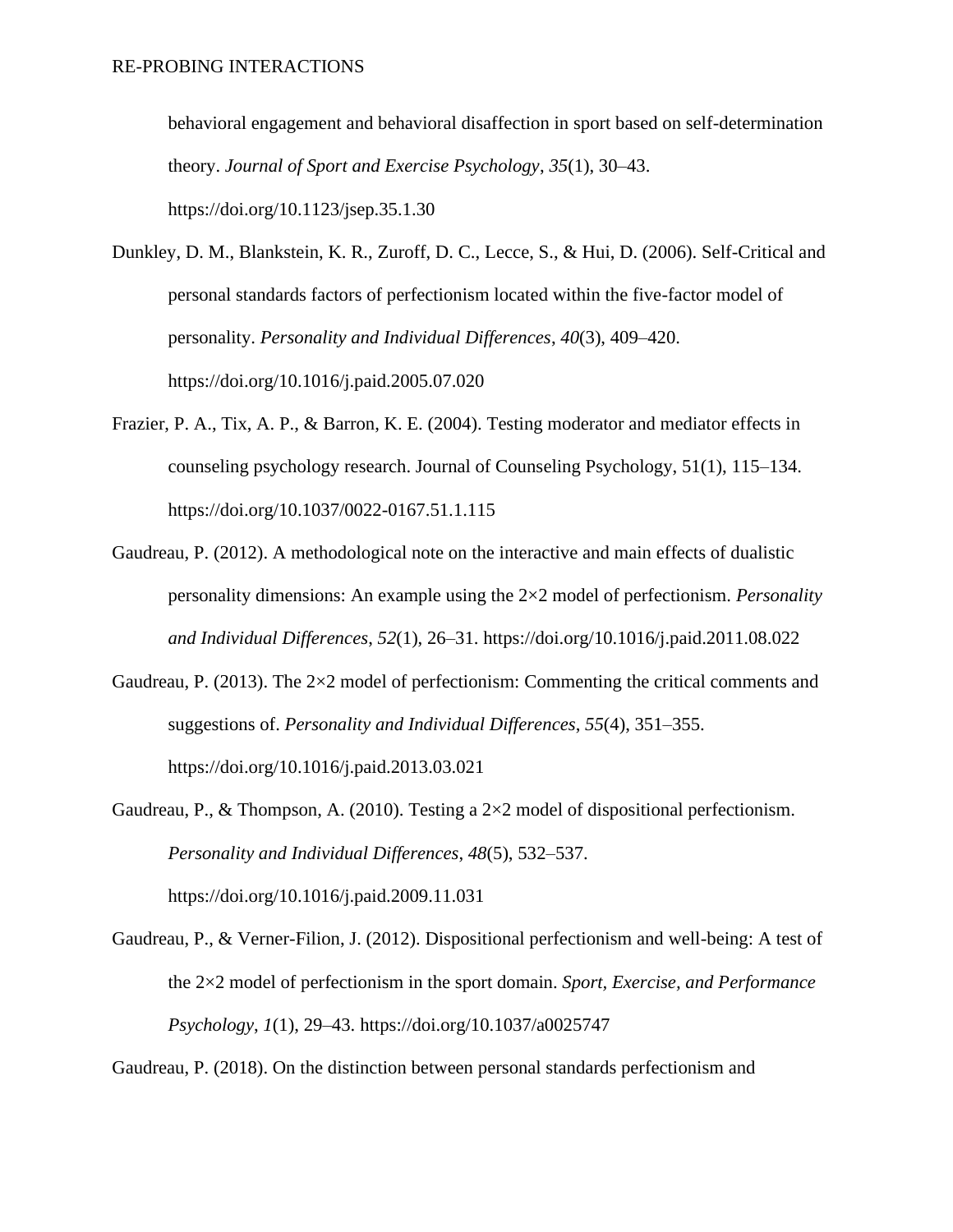excellencism: A theory elaboration and research agenda. *Perspectives on Psychological Science*, *14*(2), 197–215. https://doi.org/10.1177/1745691618797940

- Gjesdal, S., Appleton, P. R., & Ommundsen, Y. (2017). Both the "what" and "why" of youth sports participation matter; a conditional process analysis. *Frontiers in Psychology*, *8*. https://doi.org/10.3389/fpsyg.2017.00659
- Gotwals, J. K. (2016). The tripartite model of perfectionism: Evidence from research in sport and dance. In Andrew Paul Hill (Ed.), *The Psychology of Perfectionism in Sport, Dance and Exercise* (pp. 166–189). Routledge.
- Gotwals, J. K., Dunn, J. G. H., Causgrove Dunn, J., & Gamache, V. (2010). Establishing validity evidence for the Sport Multidimensional Perfectionism Scale-2 in intercollegiate sport. *Psychology of Sport and Exercise*, *11*(6), 423–432. https://doi.org/10.1016/j.psychsport.2010.04.013
- Graham, J. W., Cumsille, P. E., & Elek-Fisk, E. F. (2003). Methods for handling missing data. In J. A. Schinka & W. F. Velicer (Eds.), *Research Methods in Psychology* (pp. 87–112). Wiley.
- Greenspon, T. S. (2000). "Healthy Perfectionism" is an oxymoron!: Reflections on the psychology of perfectionism and the sociology of science. *Journal of Secondary Gifted Education*, *11*(4), 197–208. https://doi.org/10.4219/jsge-2000-631

Greenspon, T. S. (2008). Making sense of error: A view of the origins and treatment of perfectionism. *American Journal of Psychotherapy*, *62*(3), 263–282. https://doi.org/10.1176/appi.psychotherapy.2008.62.3.263

Gross, J. J. (1998). Antecedent- and response-focused emotion regulation: Divergent consequences for experience, expression, and physiology. *Journal of Personality and*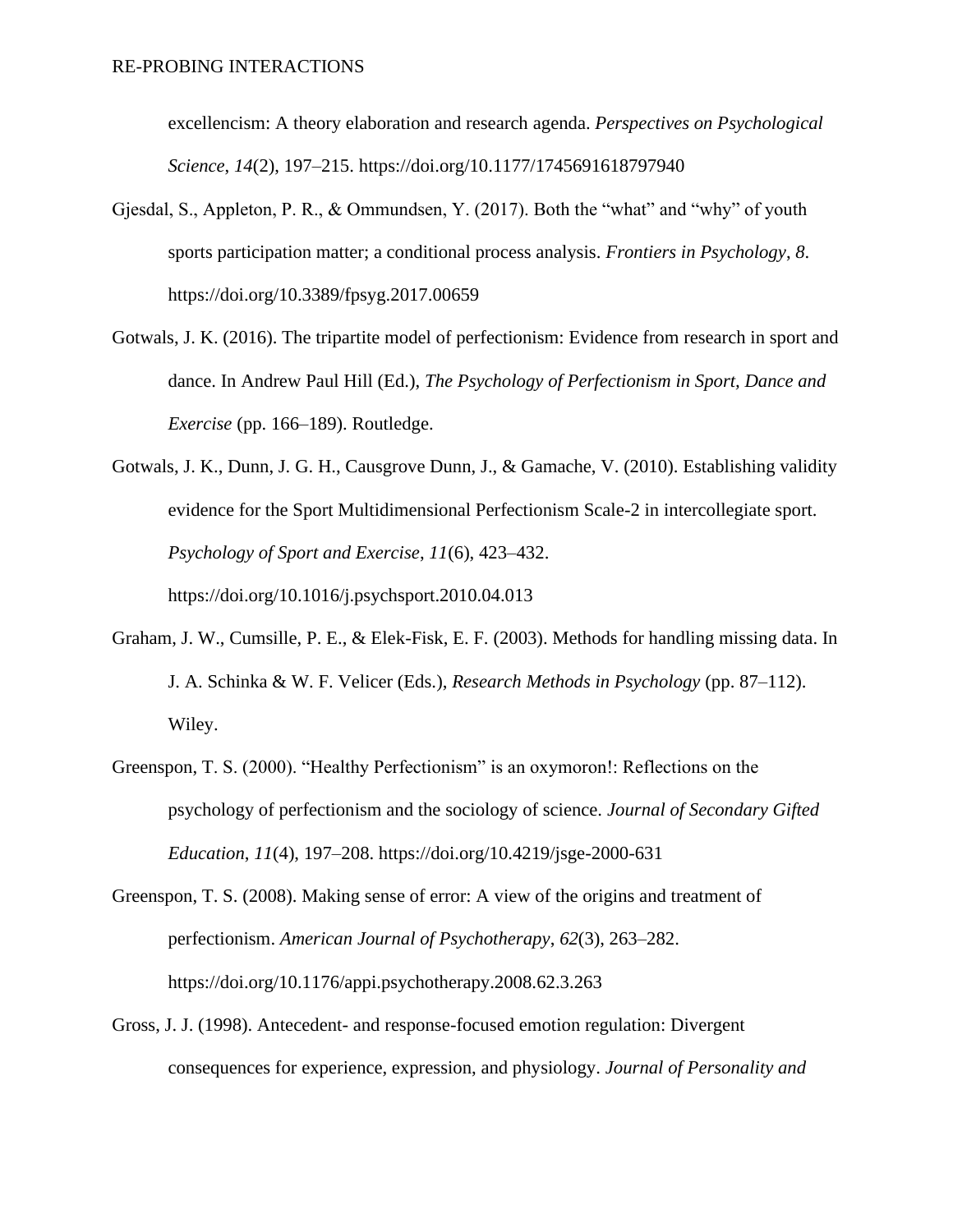*Social Psychology*, *74*(1), 224–237. https://doi.org/10.1037/0022-3514.74.1.224

- Gross, J. J., & John, O. P. (2003). Individual differences in two emotion regulation processes: Implications for affect, relationships, and well-being. *Journal of Personality and Social Psychology*, *85*(2), 348–362. https://doi.org/10.1037/0022-3514.85.2.348
- Hayes, A. F. (2013). *Introduction to Mediation, Moderation, and Conditional Process Analysis, First Edition: A Regression-Based Approach.* Guilford Publications.
- Hewitt, P. L., & Flett, G. L. (1991). Perfectionism in the self and social contexts: Conceptualization, assessment, and association with psychopathology. *Journal of Personality and Social Psychology*, *60*(3), 456–470. https://doi.org/10.1037/0022- 3514.60.3.456
- Hill, A. P. (2013). Perfectionism and burnout in junior soccer players: A test of the  $2\times2$  model of dispositional perfectionism. *Journal of Sport and Exercise Psychology*, *35*(1), 18–29. https://doi.org/10.1123/jsep.35.1.18
- Hill, A. P., & Curran, T. (2015). Multidimensional perfectionism and burnout. *Personality and Social Psychology Review*, *20*(3), 269–288. https://doi.org/10.1177/1088868315596286
- Hill, A. P., & Davis, P. A. (2014). Perfectionism and emotion regulation in coaches: a test of the 2×2 model of dispositional perfectionism. *Motivation and Emotion*, *38*(5), 715–726. https://doi.org/10.1007/s11031-014-9404-7

Hill, A. P, & Madigan, D. J. (2017). A short review of perfectionism in sport, dance and

Hill, A. P., Hall, H. K., Appleton, P. R., & Kozub, S. A. (2008). Perfectionism and burnout in junior elite soccer players: The mediating influence of unconditional self-acceptance. *Psychology of Sport and Exercise*, *9*(5), 630–644. https://doi.org/10.1016/j.psychsport.2007.09.004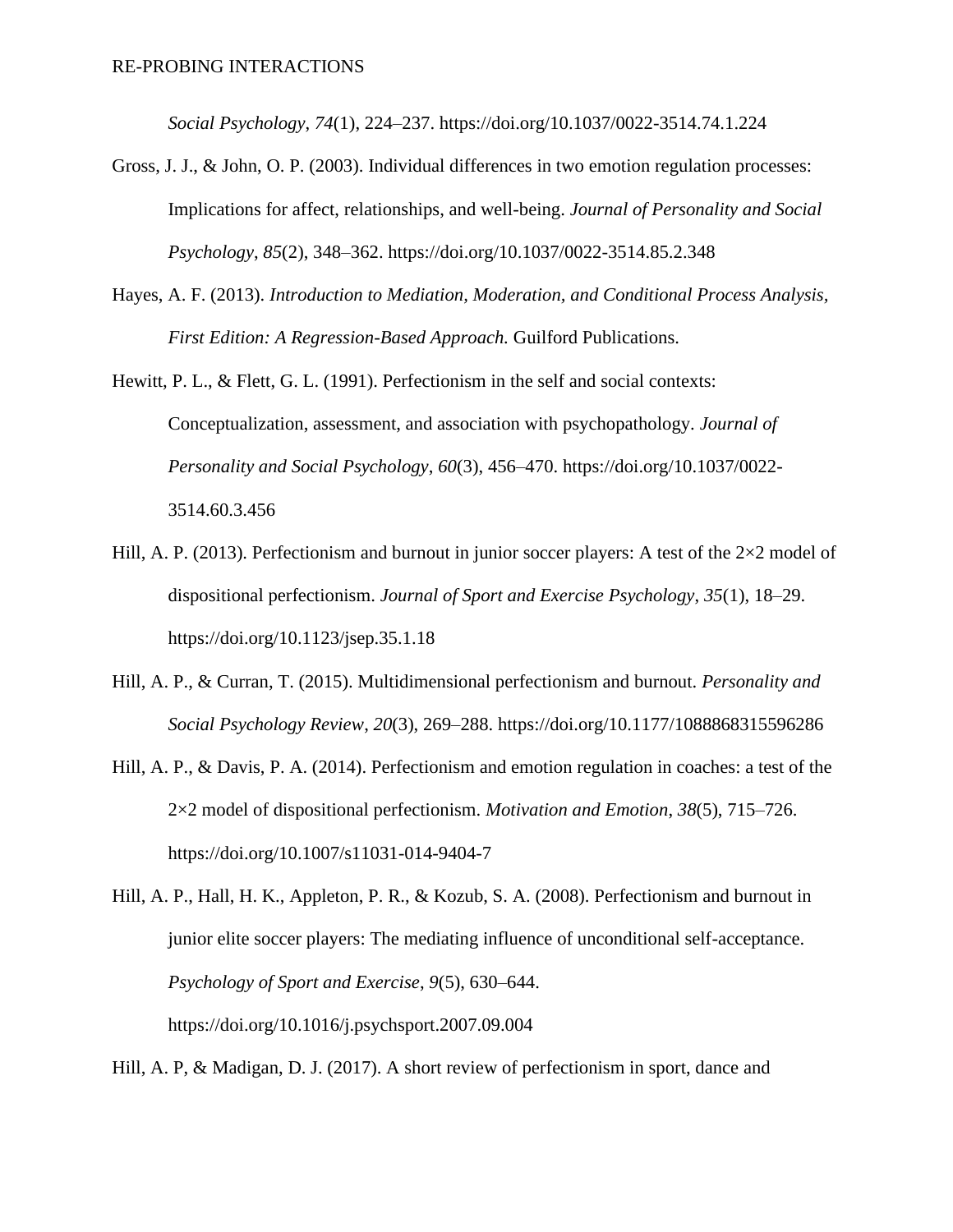exercise: out with the old, in with the 2×2. *Current Opinion in Psychology*, *16*, 72–77. https://doi.org/10.1016/j.copsyc.2017.04.021

- Hill, A. P., Madigan, D. J., & Jowett, G. E. (2020). Perfectionism and athlete engagement: A multi-sample test of the 2×2 model of perfectionism. *Psychology of Sport and Exercise*, *48*, 101664. https://doi.org/10.1016/j.psychsport.2020.101664
- Hill, A. P., Mallinson-Howard, S. H., & Jowett, G. E. (2018). Multidimensional perfectionism in sport: A meta-analytical review. Sport, Exercise, and Performance Psychology, 7(3), 235–270. https://doi.org/10.1037/spy0000125
- Johnson, P. O., & Neyman, J. (1936). Tests of certain linear hypotheses and their application to some educational problems. *Statistical Research Memoirs*, *1*, 57–93.
- Lin, H. (2020). Probing two-way moderation effects: A review of software to easily plot Johnson-Neyman figures. *Structural Equation Modeling: A Multidisciplinary Journal*, *27*(3), 494–502. https://doi.org/10.1080/10705511.2020.1732826
- Lizmore, M. R., Dunn, J. G. H., Causgrove Dunn, J., & Hill, A. P. (2019). Perfectionism and performance following failure in a competitive golf-putting task. *Psychology of Sport and Exercise*, *45*, 101582. https://doi.org/10.1016/j.psychsport.2019.101582
- Lonsdale, C., Hodge, K., & Jackson, S. A. (2007). Athlete engagement: II. Development and initial validation of the Athlete Engagement Questionnaire. *International Journal of Sports Psychology*, *38*(4). https://doi.org/10.1037/t50268-000
- Madigan, D. J., Stoeber, J., & Passfield, L. (2016). Perfectionism and changes in athlete burnout over three months: Interactive effects of personal standards and evaluative concerns perfectionism. *Psychology of Sport and Exercise*, *26*, 32–39. https://doi.org/10.1016/j.psychsport.2016.05.010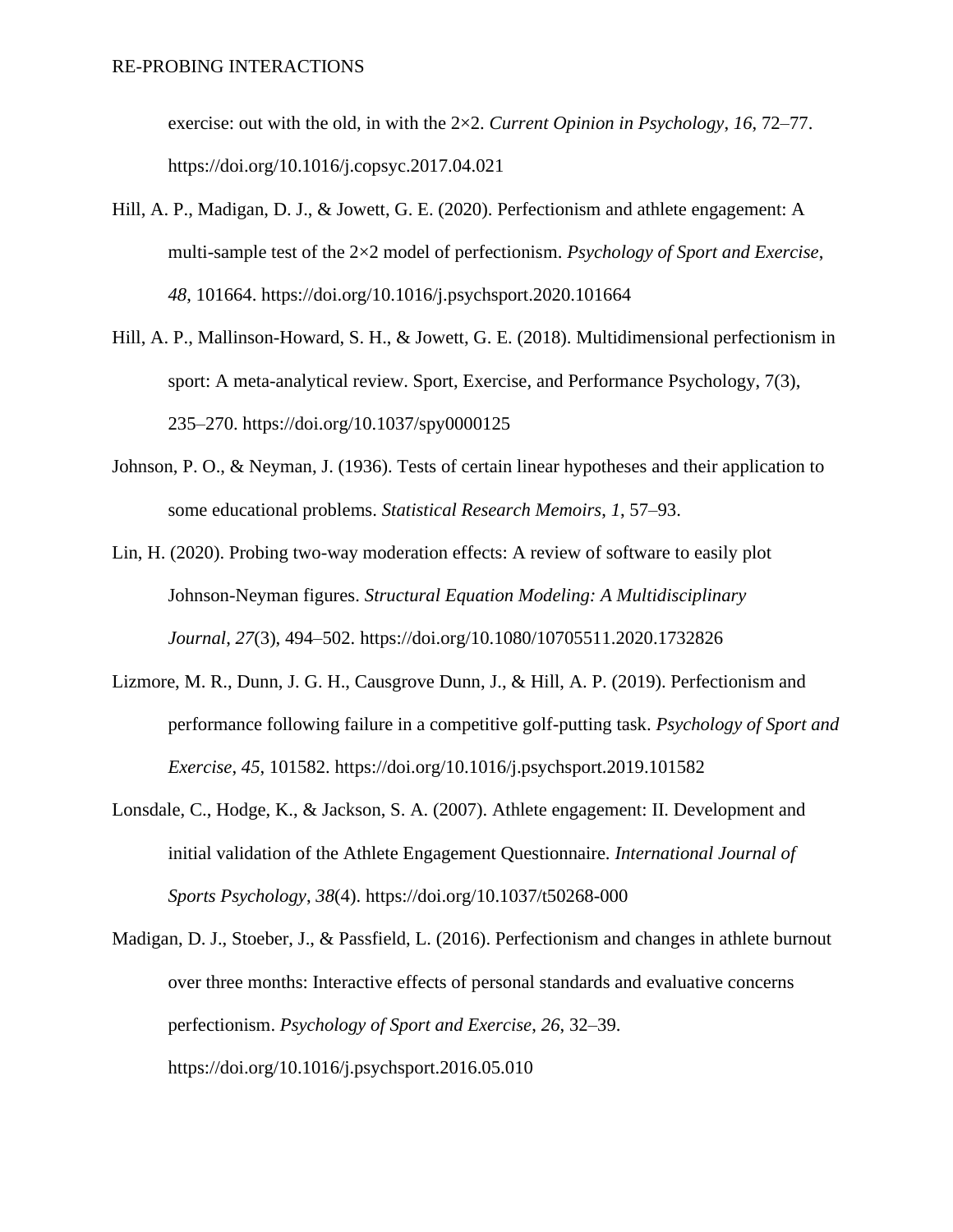- Miller, J. W., Stromeyer, W. R., & Schwieterman, M. A. (2013). Extensions of the Johnson-Neyman technique to linear models with curvilinear effects: Derivations and analytical tools. *Multivariate Behavioral Research*, *48*(2), 267–300. https://doi.org/10.1080/00273171.2013.763567
- Raedeke, T. D., & Smith, A. L. (2001). Development and preliminary validation of an athlete burnout measure. *Journal of Sport and Exercise Psychology*, *23*(4), 281–306. https://doi.org/10.1123/jsep.23.4.281
- Reynolds, A. J., & McDonough, M. H. (2015). Moderated and mediated effects of coach autonomy support, coach involvement, and psychological need satisfaction on motivation in youth soccer. *The Sport Psychologist*, *29*(1), 51–61. https://doi.org/10.1123/tsp.2014- 0023
- Richards, J. M., & Gross, J. J. (2000). Emotion regulation and memory: The cognitive costs of keeping one's cool. *Journal of Personality and Social Psychology*, *79*(3), 410–424. https://doi.org/10.1037/0022-3514.79.3.410
- Rogosa, D. (1981). On the relationship between the Johnson-Neyman region of significance and statistical tests of parallel within-group regressions. *Educational and Psychological Measurement*, *41*(1), 73–84. https://doi.org/10.1177/001316448104100108
- Spiller, S. A., Fitzsimons, G. J., Lynch, J. G., & Mcclelland, G. H. (2013). Spotlights, floodlights, and the magic number zero: Simple effects tests in moderated regression. *Journal of Marketing Research*, *50*(2), 277–288. https://doi.org/10.1509/jmr.12.0420
- Stoeber, J., & Madigan, D. (2016). Measuring perfectionism in sport, dance, and exercise: Review, critique, recommendations. In A. P. Hill (Ed.), *The Psychology of Perfectionism in Sport, Dance and Exercise* (pp. 31–56). Routledge.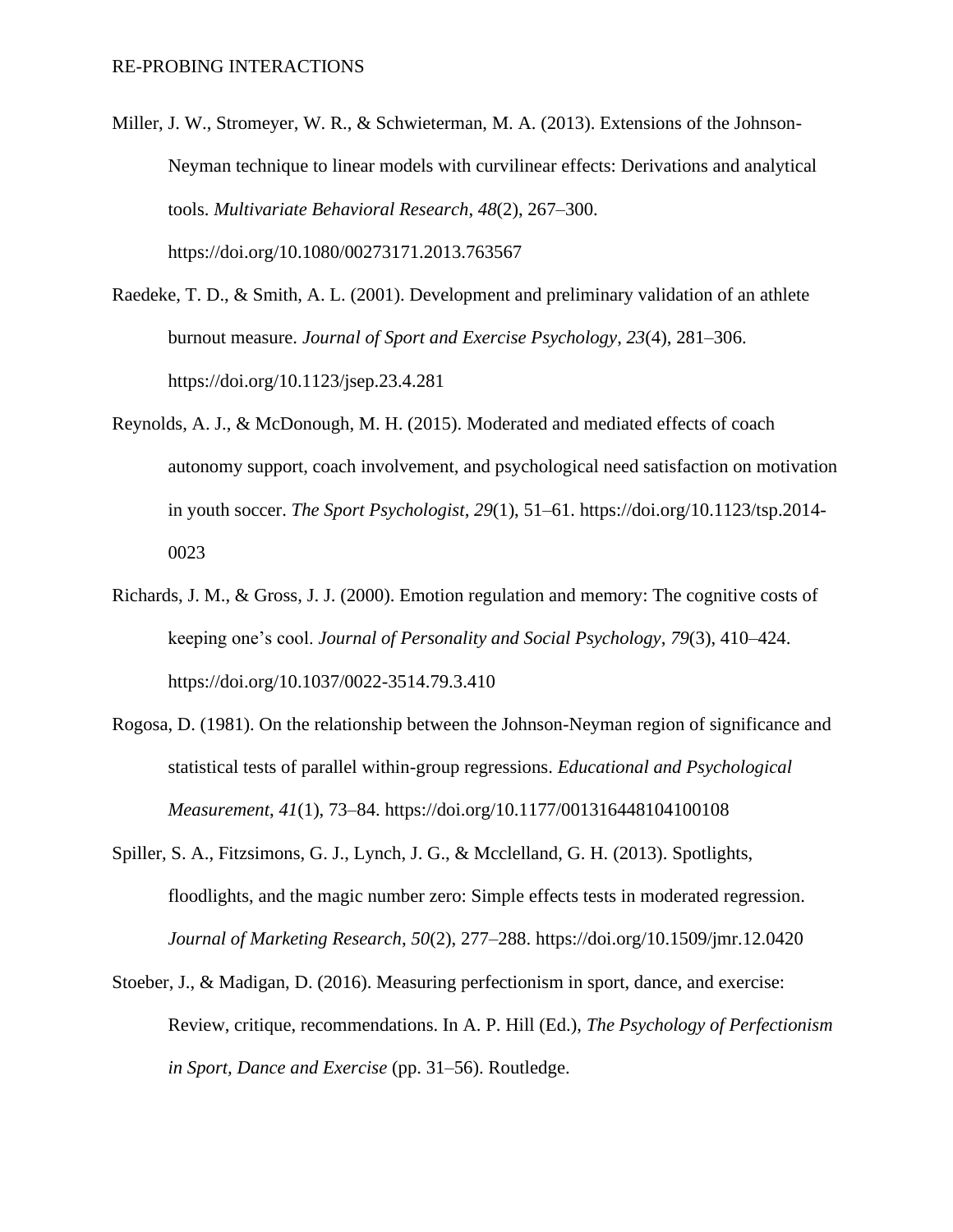Tabachnick, B. G., & Fidell, L. S. (2007). *Using multivariate statistics*. Pearson Education, Cop.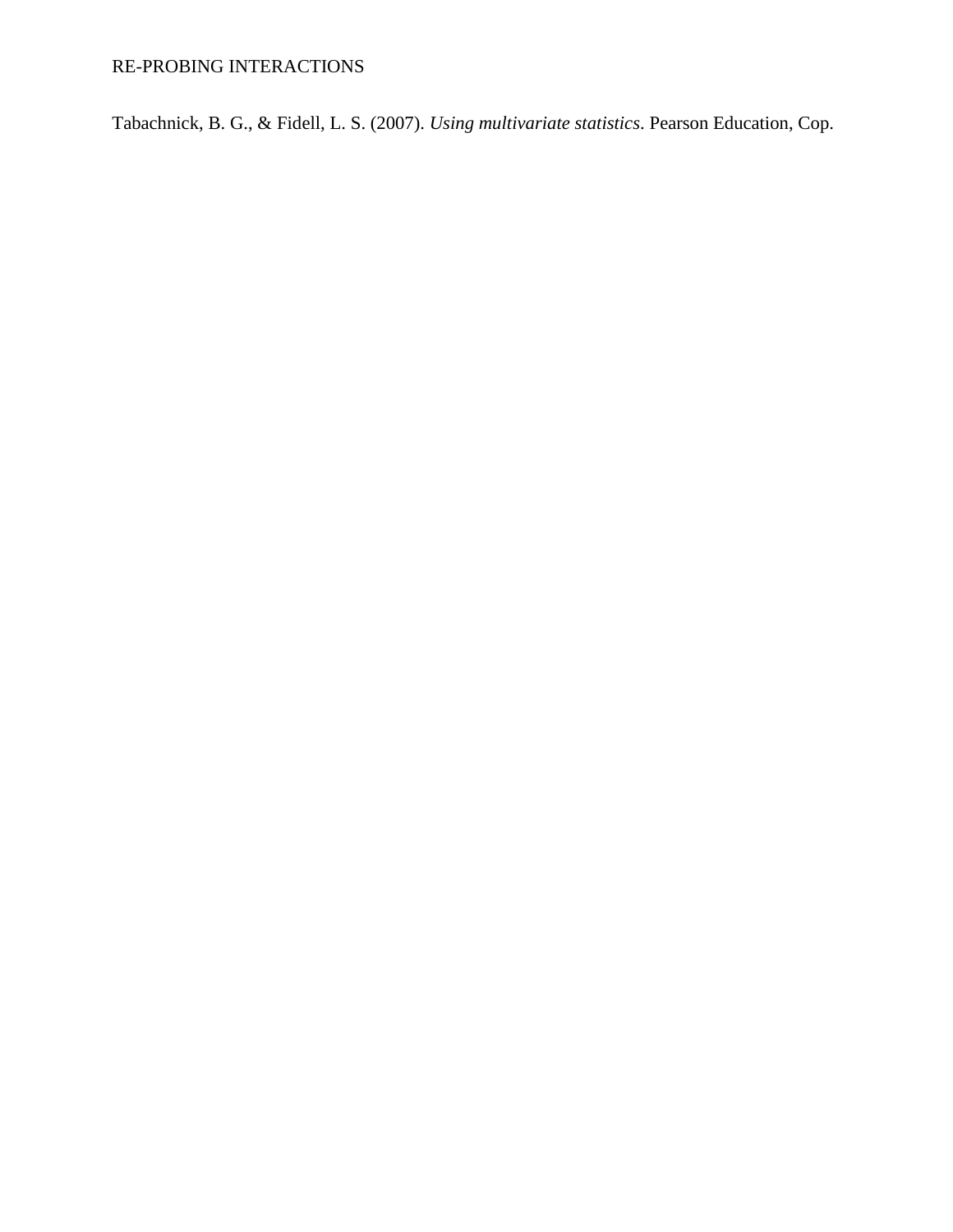|                           | $\boldsymbol{M}$ | SD   | $\alpha$ | $\mathbf{1}$ | $\overline{2}$ | $\overline{3}$ |
|---------------------------|------------------|------|----------|--------------|----------------|----------------|
| Sample 1                  |                  |      |          |              |                |                |
| 1. PSP                    | 5.21             | 0.48 | .71      |              |                |                |
| 2. ECP                    | 3.05             | 0.65 | .89      | $.27**$      |                |                |
| 3. Devaluation            | 1.74             | 0.70 | .78      | $-.22**$     | $.23**$        |                |
| Sample 2                  |                  |      |          |              |                |                |
| 1. PSP                    | 5.15             | 0.84 | .56      |              |                |                |
| 2. ECP                    | 3.29             | 0.98 | .66      | $.21**$      |                |                |
| 3. Dedication             | 4.24             | 0.61 | .80      | $.44**$      | $-.08$         |                |
| 4. Enthusiasm             | 4.25             | 0.63 | .80      | $.21**$      | $-.05$         | $.69**$        |
| Sample 3                  |                  |      |          |              |                |                |
| 1. PSP                    | 4.23             | 0.91 | .87      |              |                |                |
| 2. ECP                    | 2.95             | 0.76 | .86      | .48**        |                |                |
| 3. Expressive suppression | 3.98             | 1.14 | .70      | $.28**$      | $.32**$        |                |

*Table 1* – Descriptive statistics, bivariate correlation coefficients and Cronbach's alpha

Notes.  $* p < .05; ** p < .01;$  Mean and SD values for

PSP and ECP in samples 1 and 2 are converted to 1-

to-7 response scale.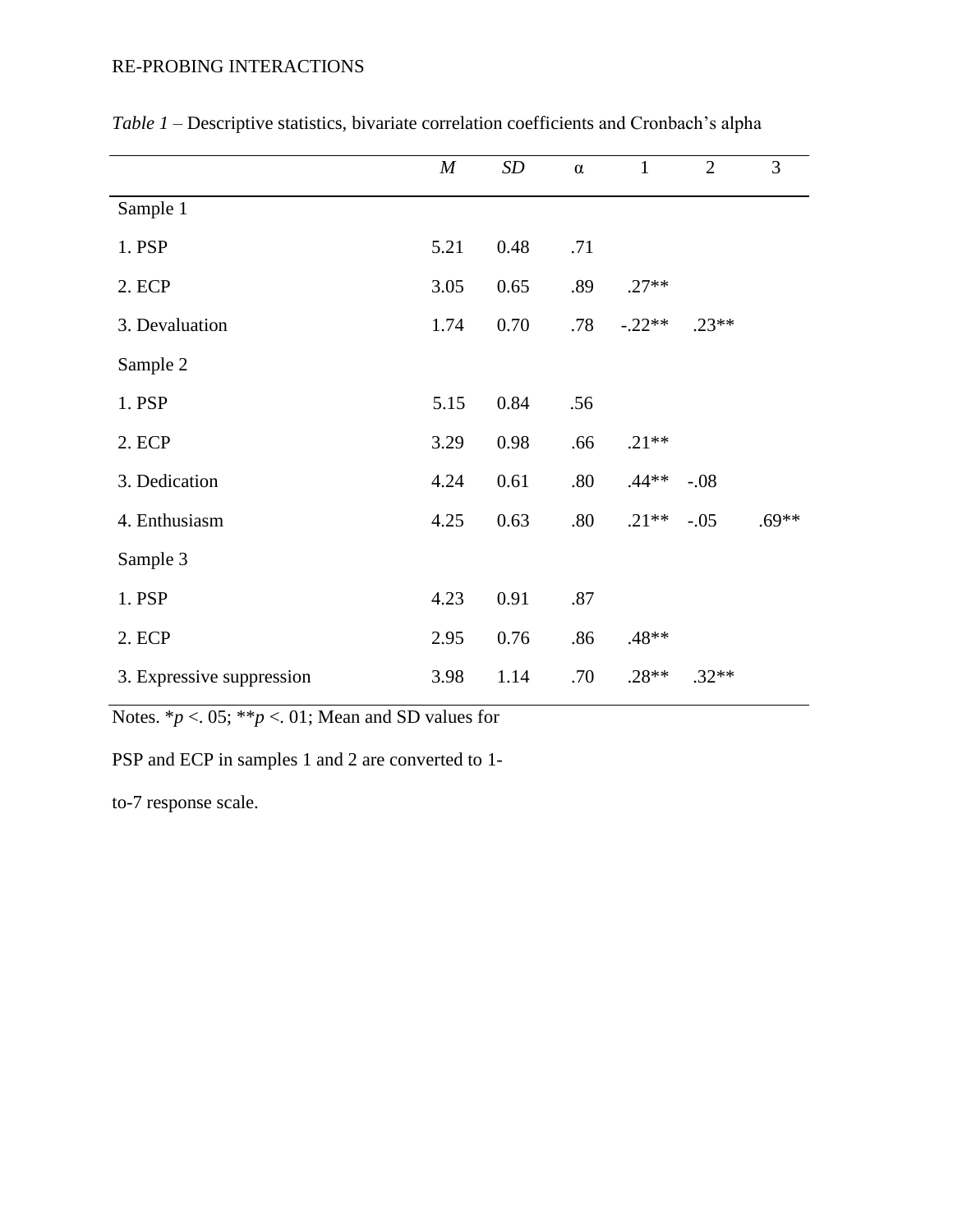## *Table 2 –* Interaction models

|                |                                                                                               | Indicator of PSP |                      | Indicator of ECP |           | Interaction term |                      |
|----------------|-----------------------------------------------------------------------------------------------|------------------|----------------------|------------------|-----------|------------------|----------------------|
|                |                                                                                               | $\boldsymbol{B}$ | $S\hspace{-0.08em}E$ | $\boldsymbol{B}$ | $\cal SE$ | $\boldsymbol{B}$ | $S\hspace{-0.08em}E$ |
|                | Sample 1: Burnout                                                                             |                  |                      |                  |           |                  |                      |
|                | Devaluation                                                                                   | 0.65             | 0.53                 | $2.24*$          | $0.90\,$  | $-0.36*$         | 0.17                 |
|                | Sample 2: Engagement                                                                          |                  |                      |                  |           |                  |                      |
|                | Dedication                                                                                    | $-0.08**$        | 0.16                 | $-0.77**$        | 0.24      | $0.13*$          | 0.05                 |
|                | Enthusiasm                                                                                    | $-0.21**$        | 0.18                 | $-0.66*$         | 0.28      | $0.12*$          | 0.05                 |
|                | Sample 3: Regulation                                                                          |                  |                      |                  |           |                  |                      |
|                | Expressive suppression                                                                        | $-0.40$          | 0.32                 | $-0.51$          | 0.56      | $0.20*$          | 0.10                 |
| $\overline{2}$ | Notes. * $p < .05$ ; * * $p < .01$ . PSP = Personal standards perfectionism. ECP = Evaluative |                  |                      |                  |           |                  |                      |
| 3              | concerns perfectionism. $B =$ unstandardized regression coefficients. $SE =$ standard error.  |                  |                      |                  |           |                  |                      |
| 4              |                                                                                               |                  |                      |                  |           |                  |                      |
| 5              |                                                                                               |                  |                      |                  |           |                  |                      |
|                |                                                                                               |                  |                      |                  |           |                  |                      |
| 6              |                                                                                               |                  |                      |                  |           |                  |                      |
| $\overline{7}$ |                                                                                               |                  |                      |                  |           |                  |                      |
| 8              |                                                                                               |                  |                      |                  |           |                  |                      |
| 9              |                                                                                               |                  |                      |                  |           |                  |                      |
| 10             |                                                                                               |                  |                      |                  |           |                  |                      |
| 11             |                                                                                               |                  |                      |                  |           |                  |                      |
| 12             |                                                                                               |                  |                      |                  |           |                  |                      |
| 13             |                                                                                               |                  |                      |                  |           |                  |                      |
| 14             |                                                                                               |                  |                      |                  |           |                  |                      |
| 15             |                                                                                               |                  |                      |                  |           |                  |                      |
| 16             |                                                                                               |                  |                      |                  |           |                  |                      |
| 17             |                                                                                               |                  |                      |                  |           |                  |                      |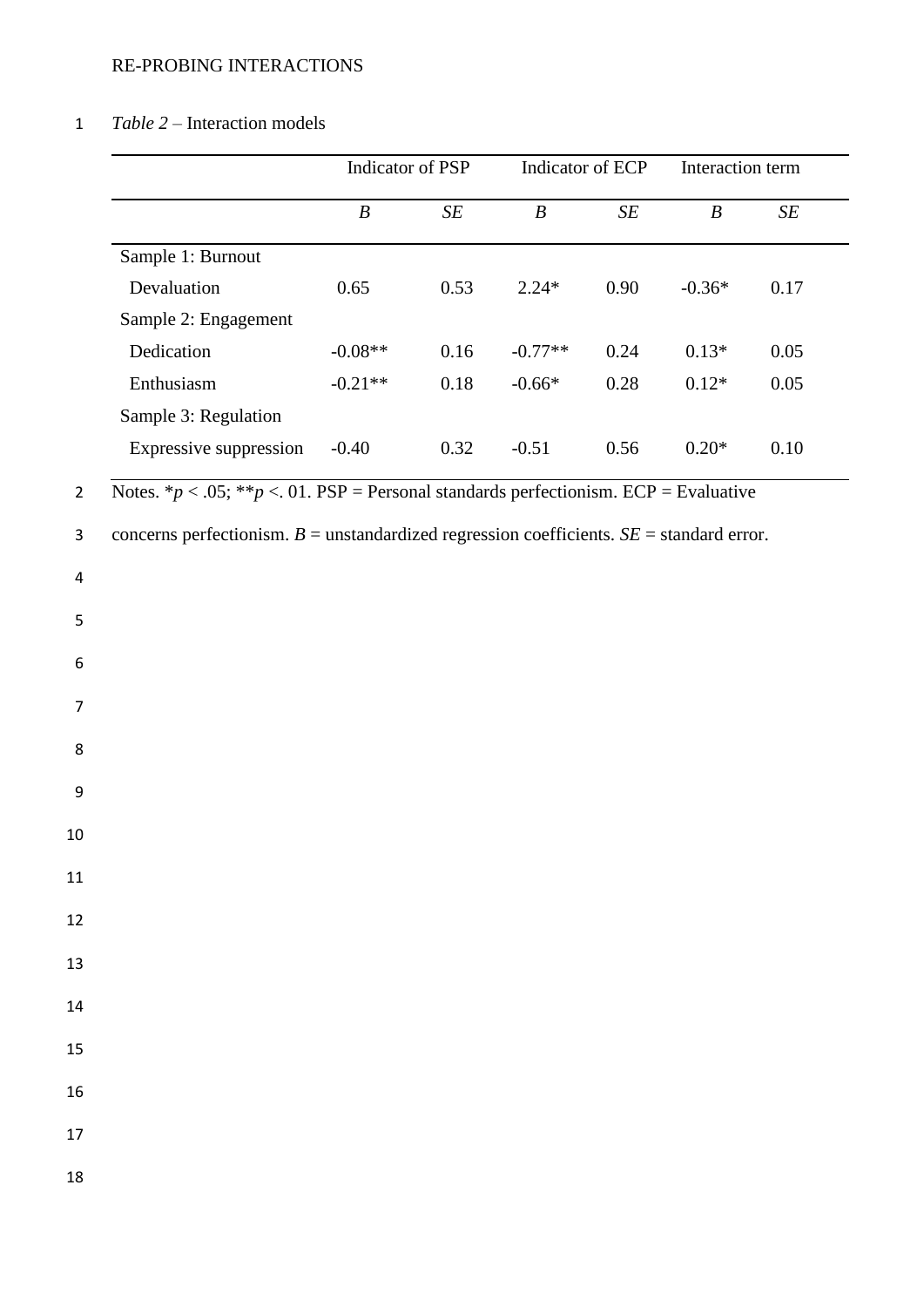|                                                         | <b>Conditional effects</b> |                  |     |
|---------------------------------------------------------|----------------------------|------------------|-----|
|                                                         | <b>ECP</b>                 | $\boldsymbol{B}$ | SE  |
| Sample 1: Burnout                                       |                            |                  |     |
| Simple slopes                                           |                            |                  |     |
| PSP on Devaluation at low ECP                           | 2.40                       | $-.22$           | .15 |
| PSP on Devaluation at high ECP                          | 3.71                       | $-.70**$         | .16 |
| J-N technique                                           |                            |                  |     |
| PSP on Devaluation at ECP perfectionistic tipping point | $2.54\dagger$              | $-.27$           | .14 |
| Sample 2: Engagement                                    |                            |                  |     |
| Simple slopes                                           |                            |                  |     |
| PSP on Dedication at low ECP                            | 2.31                       | $.22**$          | .07 |
| PSP on Dedication at high ECP                           | 4.27                       | $.47**$          | .06 |
| J-N technique                                           |                            |                  |     |
| PSP on Dedication at ECP perfectionistic tipping point  | 1.87†                      | .16              | .08 |
| Simple slopes                                           |                            |                  |     |
| PSP on Enthusiasm at low ECP                            | 2.31                       | .06              | .07 |
| PSP on Enthusiasm at high ECP                           | 4.27                       | $.28**$          | .07 |
| J-N technique                                           |                            |                  |     |
| PSP on Enthusiasm at ECP perfectionistic tipping point  | $2.81\dagger$              | $.12*$           | .06 |
| Sample 3: Regulation                                    |                            |                  |     |
| Simple slopes                                           |                            |                  |     |
| PSP on Suppression at low ECP                           | 2.20                       | .05              | .12 |
| PSP on Suppression at high ECP                          | 3.71                       | $.36**$          | .12 |
| J-N technique                                           |                            |                  |     |

## 1 *Table 3 –* Comparison of information gained from simple slopes analysis and J-N technique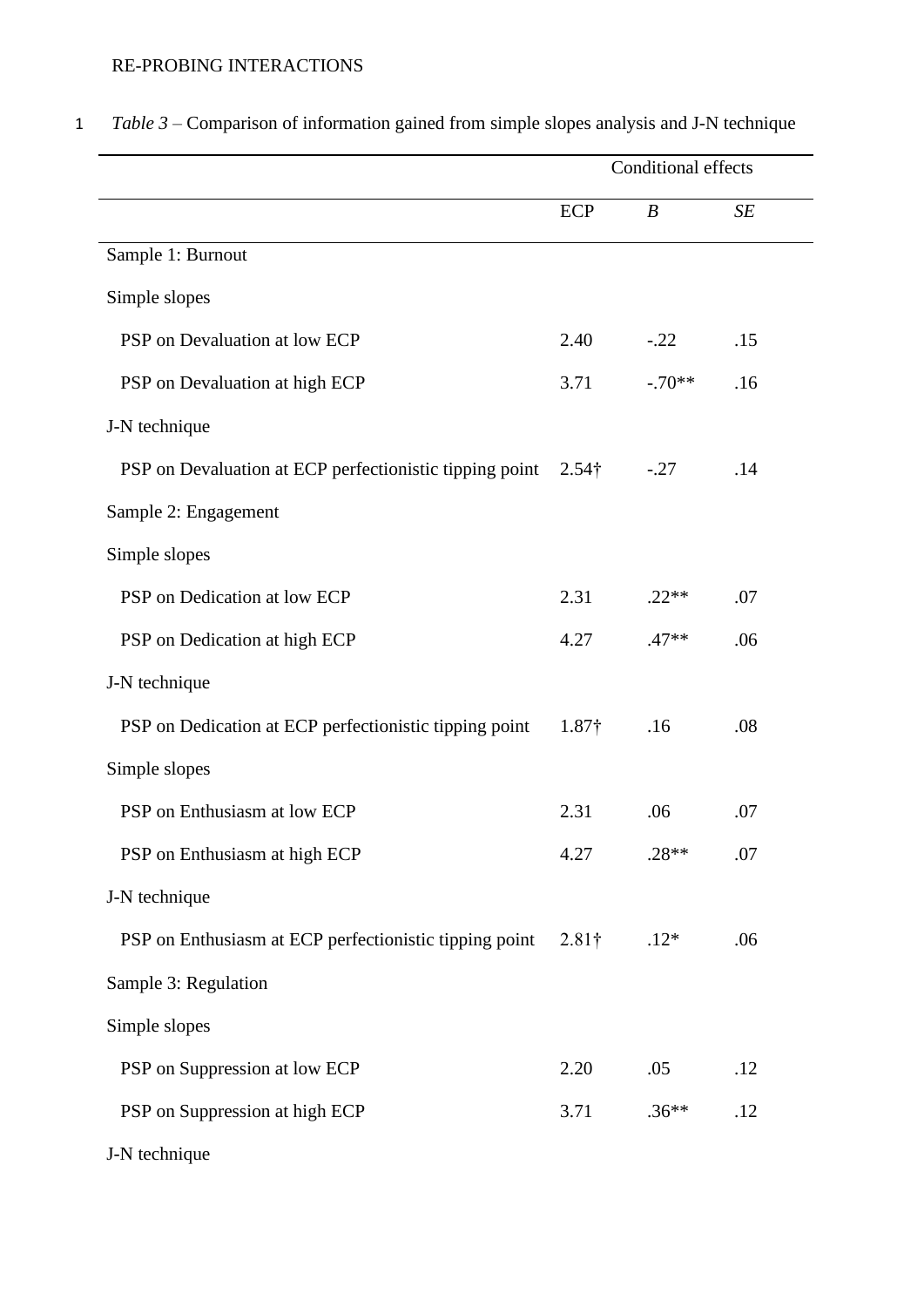|                  | PSP on Suppression at ECP perfectionistic tipping point 2.83 <sup>+</sup><br>.18<br>.09           |  |
|------------------|---------------------------------------------------------------------------------------------------|--|
| $\mathbf 1$      | Notes. * $p < .05$ ; * * $p < .01$ . PSP = Personal standards perfectionism. ECP = Evaluative     |  |
| $\overline{2}$   | concerns perfectionism. $\dagger$ = Conditional effect is significant if ECP is above this level. |  |
| $\mathsf{3}$     |                                                                                                   |  |
| 4                |                                                                                                   |  |
| 5                |                                                                                                   |  |
| $\boldsymbol{6}$ |                                                                                                   |  |
| $\overline{7}$   |                                                                                                   |  |
| $\bf 8$          |                                                                                                   |  |
| $\boldsymbol{9}$ |                                                                                                   |  |
| $10\,$           |                                                                                                   |  |
| 11               |                                                                                                   |  |
| 12               |                                                                                                   |  |
| 13               |                                                                                                   |  |
| 14               |                                                                                                   |  |
| 15               |                                                                                                   |  |
| 16               |                                                                                                   |  |
| 17               |                                                                                                   |  |
| 18               |                                                                                                   |  |
| 19               |                                                                                                   |  |
| 20               |                                                                                                   |  |
| 21               |                                                                                                   |  |
| $22\,$           |                                                                                                   |  |
| 23               |                                                                                                   |  |
| 24               |                                                                                                   |  |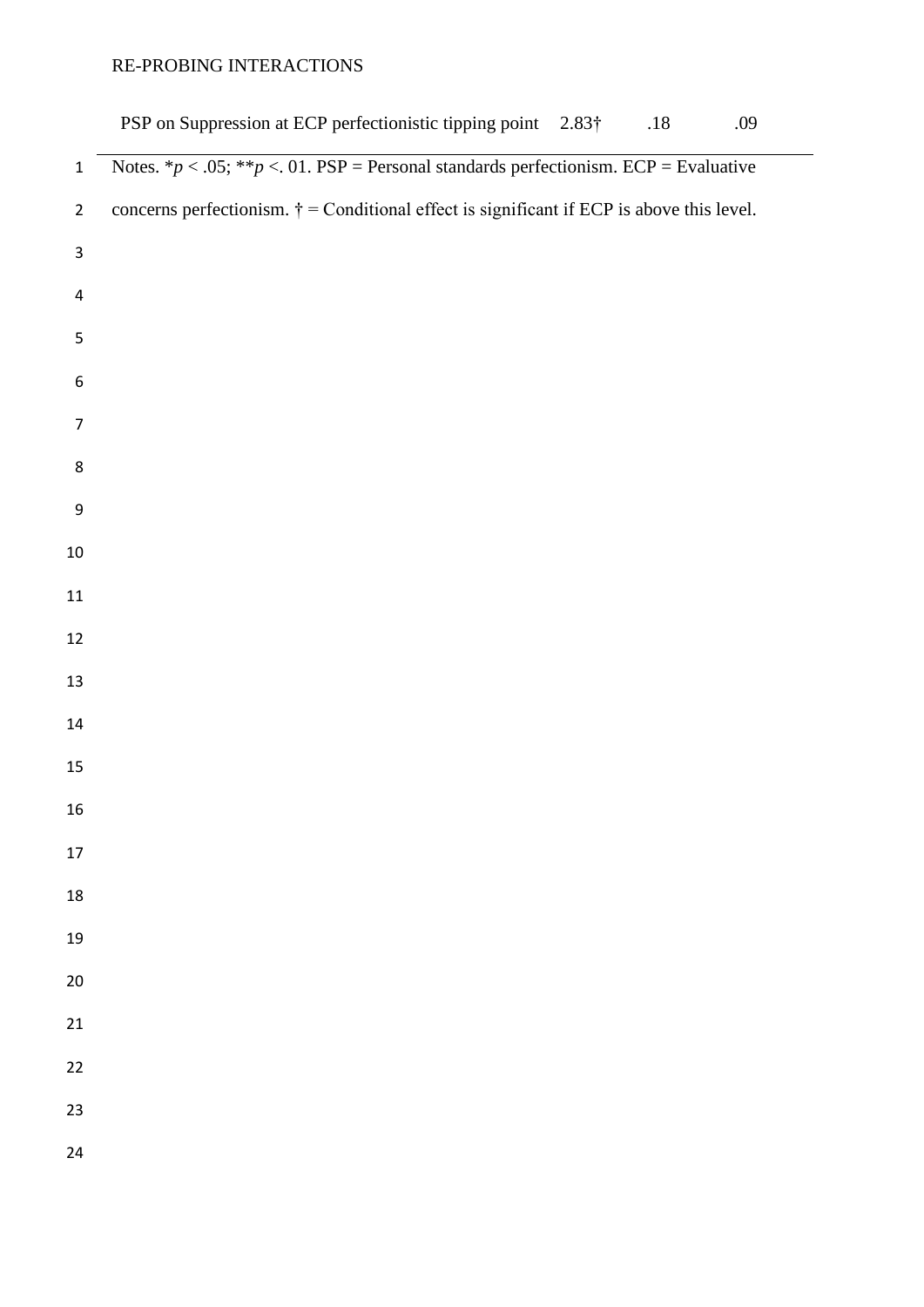